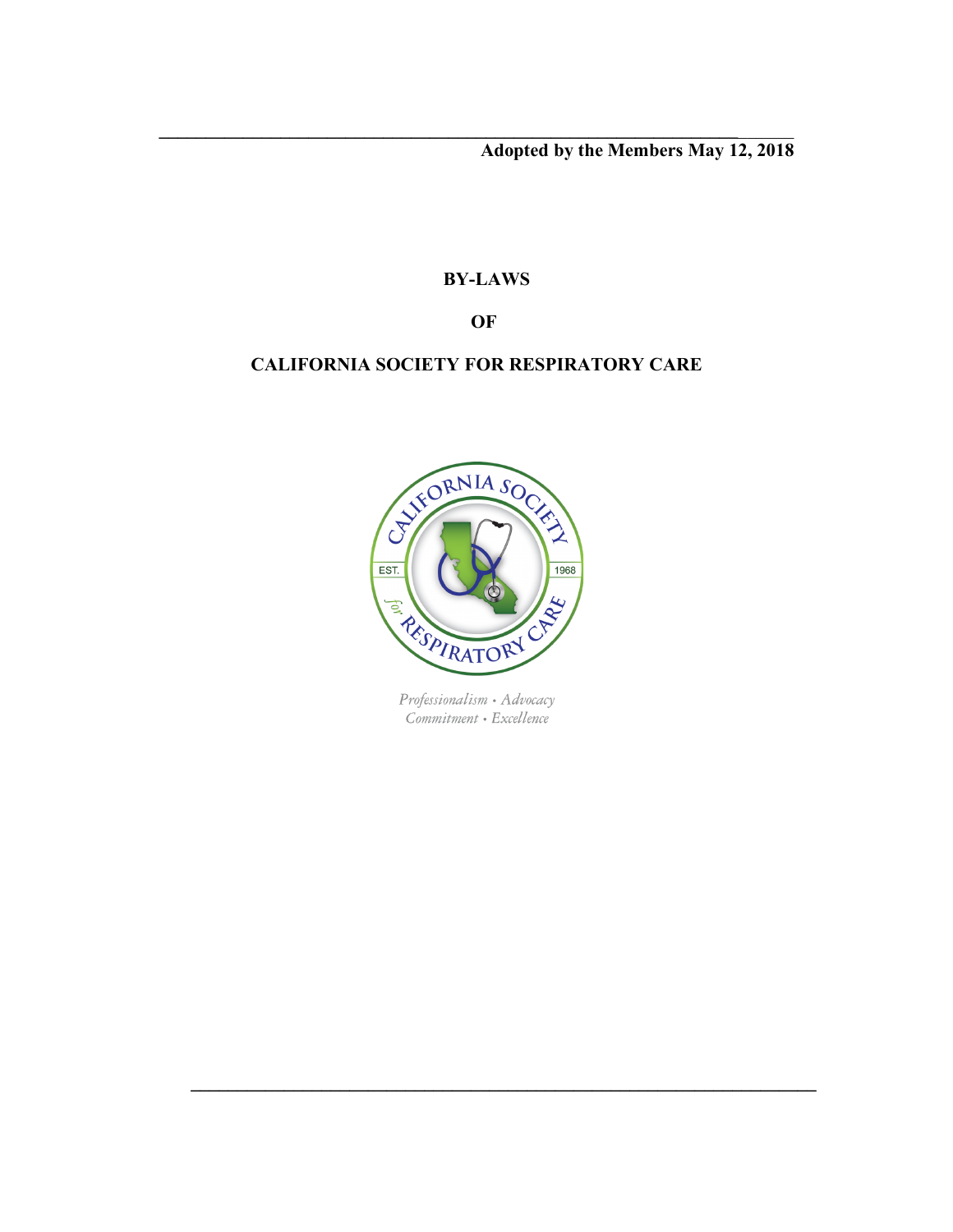## **TABLE OF CONTENTS**

## **FOR**

## **BY-LAWS**

### **OF**

# **CALIFORNIA SOCIETY FOR RESPIRATORY CARE**

# a California Mutual Benefit Corporation

| Article        | Description                                        | Page           |
|----------------|----------------------------------------------------|----------------|
| 1              |                                                    | 1              |
| $\overline{2}$ |                                                    | $\overline{2}$ |
| 3              |                                                    | 5              |
| $\overline{4}$ |                                                    | 10             |
| 5              |                                                    | 13             |
| 6              |                                                    | 15             |
| 7              |                                                    | 16             |
| 8              | Delegates to AARC; Regional Organizations; Medical | 19             |
| 9              |                                                    | 20             |
| 10             |                                                    | 22             |
| 11             |                                                    | 25             |

 $\mathcal{L}_\text{max}$ 

References to [Corp Code §] following By-Laws sections refer to the California Corporations Code section that is the source of, or authority for, all or part of that particular section of the By-Laws. References in the text of sections to Corp Code § also refer to the California Corporations Code.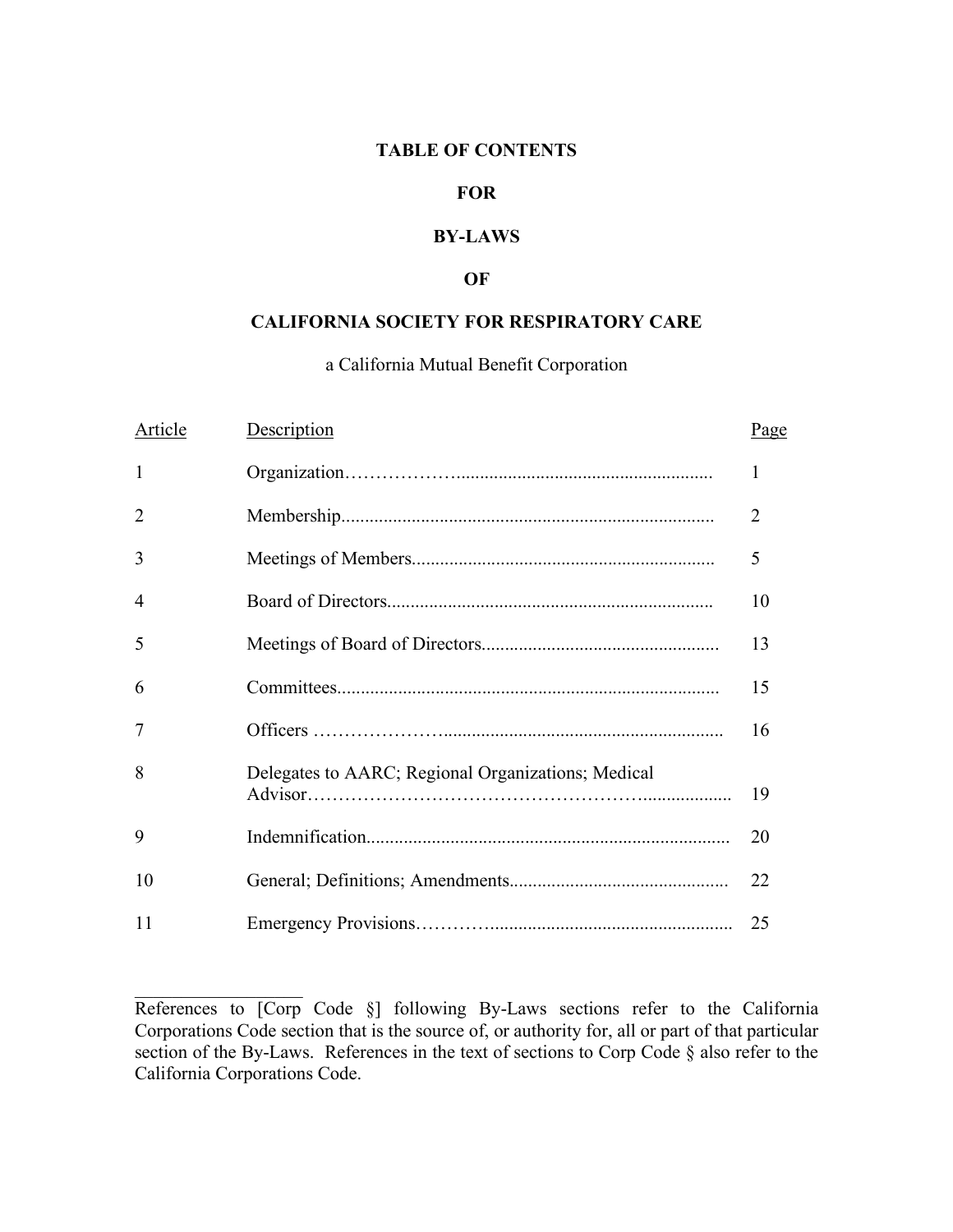#### **BY-LAWS**

#### **OF**

## **CALIFORNIA SOCIETY FOR RESPIRATORY CARE**

#### **A California Nonprofit Mutual Benefit Corporation**

## **ARTICLE 1**

### **Organization**

**SECTION 1.1 NAME; TAX STATUS.** The name of the Corporation is California Society for Respiratory Care. It is an exempt organization under Internal Revenue Code Section 501(c)(6) and California Revenue and Taxation Code Section 23701e.

**SECTION 1.2 PURPOSES.** The specific and primary purposes for which the Corporation is formed are (a) to encourage and develop on a regional basis educational programs for those persons interested in the field of respiratory care (formerly inhalation therapy); (b) to advance the science, technology, and art of respiratory care through regional institutes, meetings, lectures, and the preparation and distribution of a newsletter and other materials; and (c) to facilitate cooperation between respiratory care personnel and the medical profession, hospitals, service companies, industry and other agencies within the region interested in respiratory care. The general purposes for which this Corporation is formed are solely education, charitable, and eleemosynary purposes under particular provisions of the California Corporations Code. This Corporation shall have and exercise all rights and powers conferred on corporations under the laws of the State California, provided, however, that this Corporation is not empowered to engage in any activity which in itself is not in furtherance of the foregoing purposes.

**SECTION 1.3 CONSTRUCTION.** Unless the context requires otherwise, the general provisions, rules of construction, and definitions in the California Nonprofit Corporation Law shall govern the construction of these By-Laws. Without limiting the generality of the preceding sentence, the masculine gender includes the feminine and neuter, the singular includes the plural, the plural includes the singular, and the term "person" includes both a legal entity and a natural person.

**SECTION 1.4 PRINCIPAL OFFICE.** The principal office for the transaction of business of the Corporation shall be located in the State of California, at such location as may be designated by the Board of Directors of the Corporation.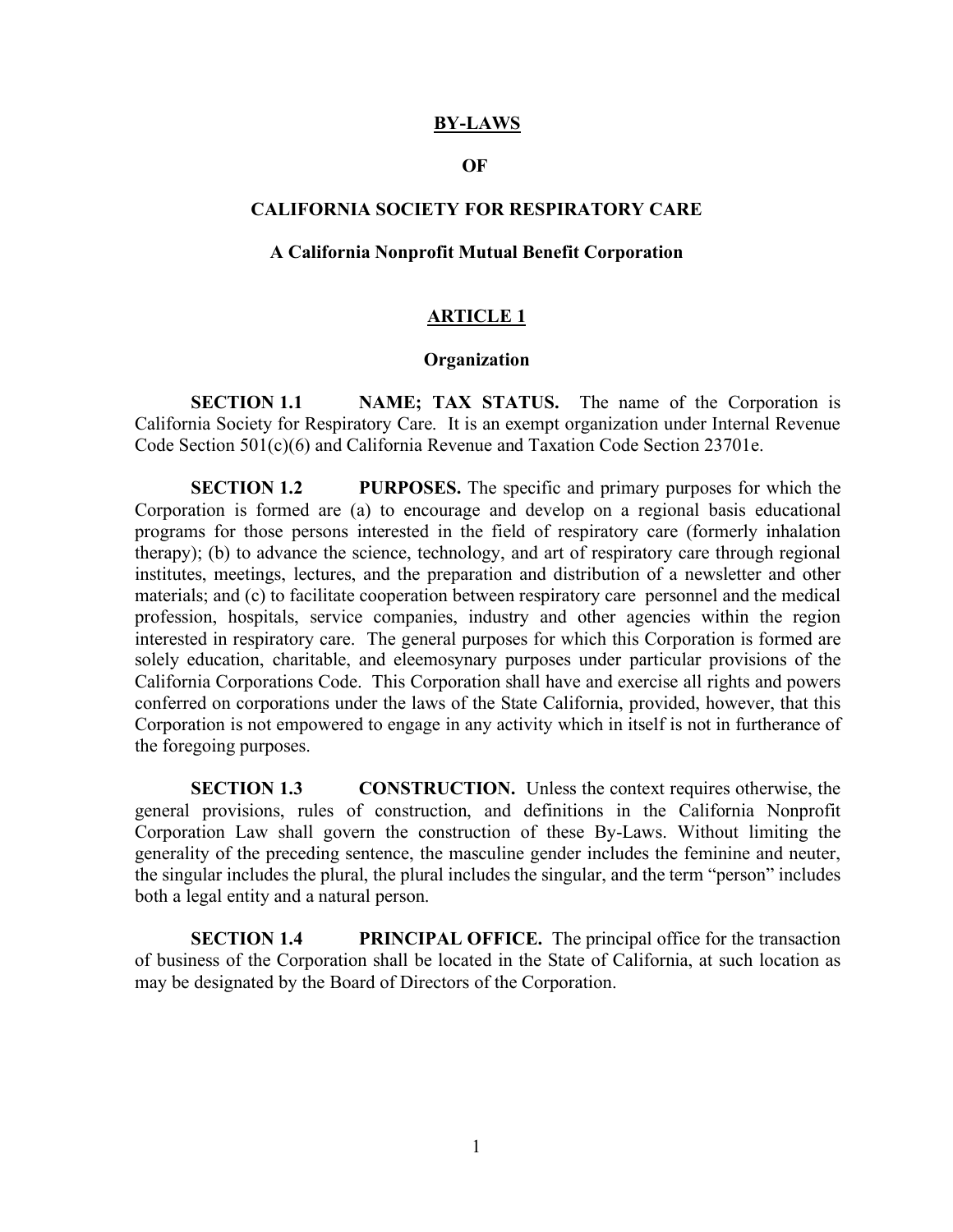**SECTION 1.5 AFFILIATION.** The Corporation is a chapter affiliate of the American Association for Respiratory Care ("AARC"), which is incorporated under the Illinois General Not For Profit Corporation Act.

# **ARTICLE 2**

# **Membership**

**SECTION 2.1 CLASSES AND QUALIFICATIONS.** Subject to application, admission, dues, fees, assessments and other requirements and the determination of the Board, the classes of and qualifications for membership in this Corporation are as follows:

**2.1.1 Active Member**. Individuals are eligible for Active Membership if they are an AARC Active or Life Member in good standing. Active Members shall have the right to vote and hold office as well as all rights and privileges of the Corporation and its subdivisions.

 **2.1.2 Associate Member**. Individuals are eligible for Associate Membership if they have an interest in the respiratory profession and do not meet the requirement to become an Active or State Member of the Corporation. Associate Members shall have all the rights and privileges of the Corporation and its subdivisions except holding office and voting.

**2.1.3 State Member**. Individuals are eligible for State Membership if they are not Active Members in the Corporation. State Members shall have all the rights and privileges of the Corporation and its subdivisions except voting and holding office. State Members shall be eligible to hold appointed positions in the Corporation regions only.

**2.1.4 Student Member**. Individuals who are enrolled in a respiratory therapy program are eligible for Student Membership. Student Members shall have all the rights and privileges of the Corporation except they shall be non-voting members. Student Members shall be eligible to hold appointed positions.

**2.1.5 Life Member**. To be eligible for Life Membership, a person must be or have been an Active Member of the Corporation who has rendered distinguished service to the Corporation and its membership, as described or referred to in the Board Manual or in a Board resolution. Life Members shall have all the rights and privileges of the Corporation and its subdivisions. Life Members shall be exempt from the payment of dues.

**2.1.6 Honorary Member**. Honorary Membership may be conferred by a two-thirds (2/3) vote of the Board of Directors upon a person who has rendered distinguished service to respiratory therapy in California. Honorary Members shall have all the rights and privileges of the Corporation except they shall not be entitled to hold office or vote. Honorary Members shall be exempt from the payment of dues. [Corp Code §§7310, 7330, 7331 and 7333]

**SECTION 2.2 VOTING AND OTHER RIGHTS.** Only Active Members and Life Members in good standing shall be entitled to vote. Members in good standing of those two classes shall have the right to vote for the election of officers, directors and delegates as set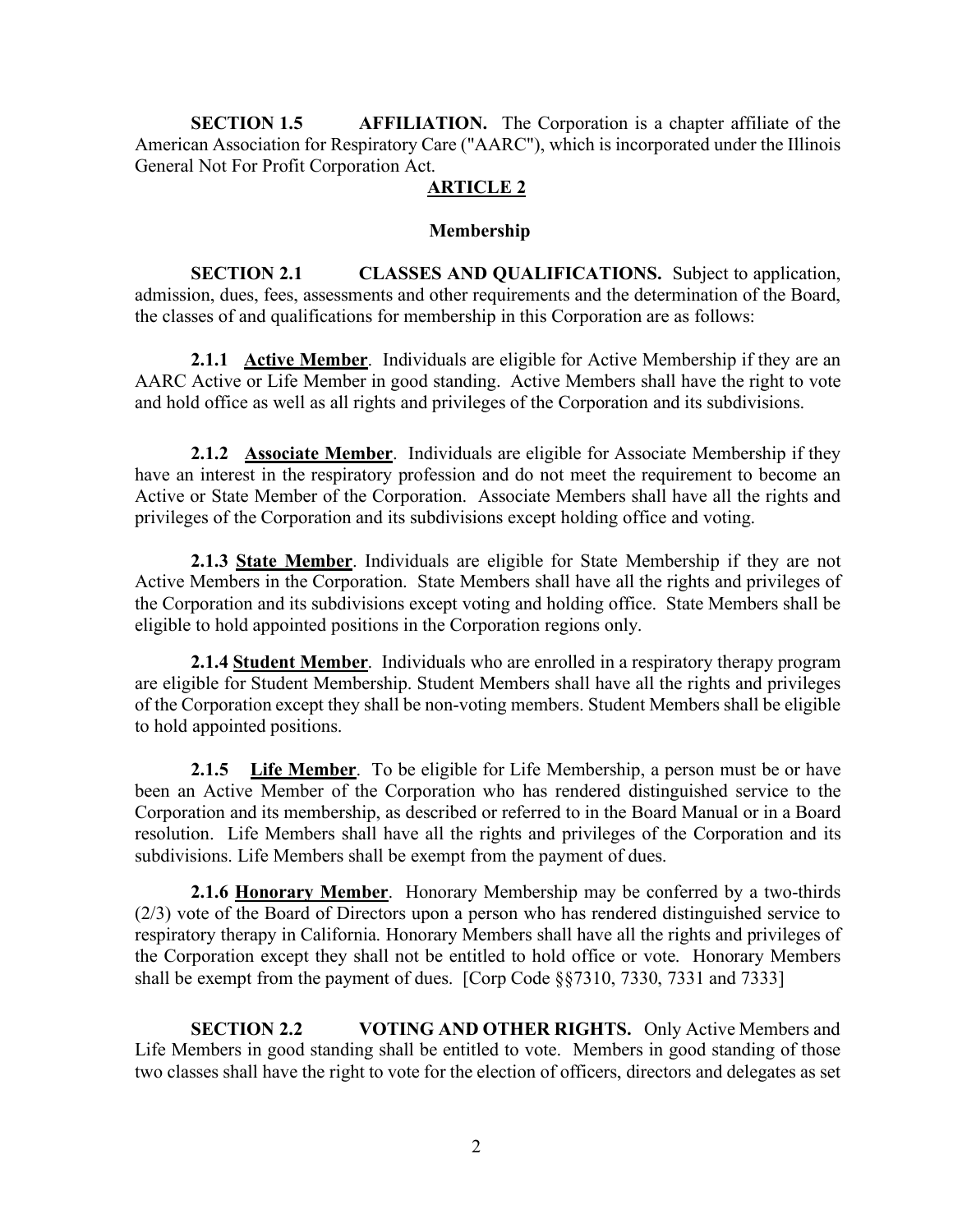forth in these By-Laws and on such other matters to the extent required by the California Corporations Code, including without limitation on disposition of all or substantially all of the Corporation's assets other than in the usual and regular course of the Corporation's activities, on the principal terms of a merger of the Corporation and any changes in such principal terms and on an election to dissolve the Corporation. No members of any of the classes other than the two mentioned shall have the right to vote on any matter. Only Active Members and Life Members in good standing shall be entitled to hold elective office in the Corporation. Student members may hold appointed positions. State members may hold appointed positions in the regions only. The other rights, privileges, preferences, restrictions and/or conditions of each class of membership may also differ and shall be as determined by the Board of Directors and/or as set forth in the Board Manual. [Corp Code §§5056, 7151, 7330, 7331, 7333, 7520, 7610, 7911, 7912, 8012, 8015 and 8610]

**SECTION 2.3 REFERENCES TO MEMBERS.** The Corporation, in these By-Laws or elsewhere, may refer to Associate, State, Student and Honorary Members or other persons or entities associated with the Corporation as "members," even though members of those classes of membership, other persons or entities are not Active Members or Life Members as set forth in these By-Laws, but no such reference shall constitute anyone as a member within the meaning of California Corporations Code Section 5056 unless that person or entity shall have qualified for an Active or Life Membership as set forth in these By-Laws. [Corp Code §§5056 and 7333]

**SECTION 2.4 GOOD STANDING.** Any member of the Corporation shall be in good standing if his or her fees, dues and assessments have been timely paid and if his or her membership is not subject to or encumbered by membership termination or suspension or procedures therefor as set forth or referred to in these By-Laws.

**SECTION 2.5 DUES, FEES AND ASSESSMENTS.** The Corporation may levy such dues upon its members as determined by the Board or a committee authorized by the Board and may also charge fees and assessments. Each member must pay, within the time periods and on the conditions set by the Corporation, such dues, fees and assessments. [Corp Code §§ 7151, 7351]

**SECTION 2.6 ADMISSION TO MEMBERSHIP.** The procedures for admission to membership shall be as determined by the Board or a committee authorized by the Board and/or as may be set forth in the Board Manual.

**SECTION 2.7 TERMINATION OF MEMBERSHIP.** A membership shall terminate on occurrence of any of the following events:

(a) Resignation of the member in writing (with all fees, charges and dues owing by the resigning member remaining due and payable and with no refund of paid dues or fees for unused services);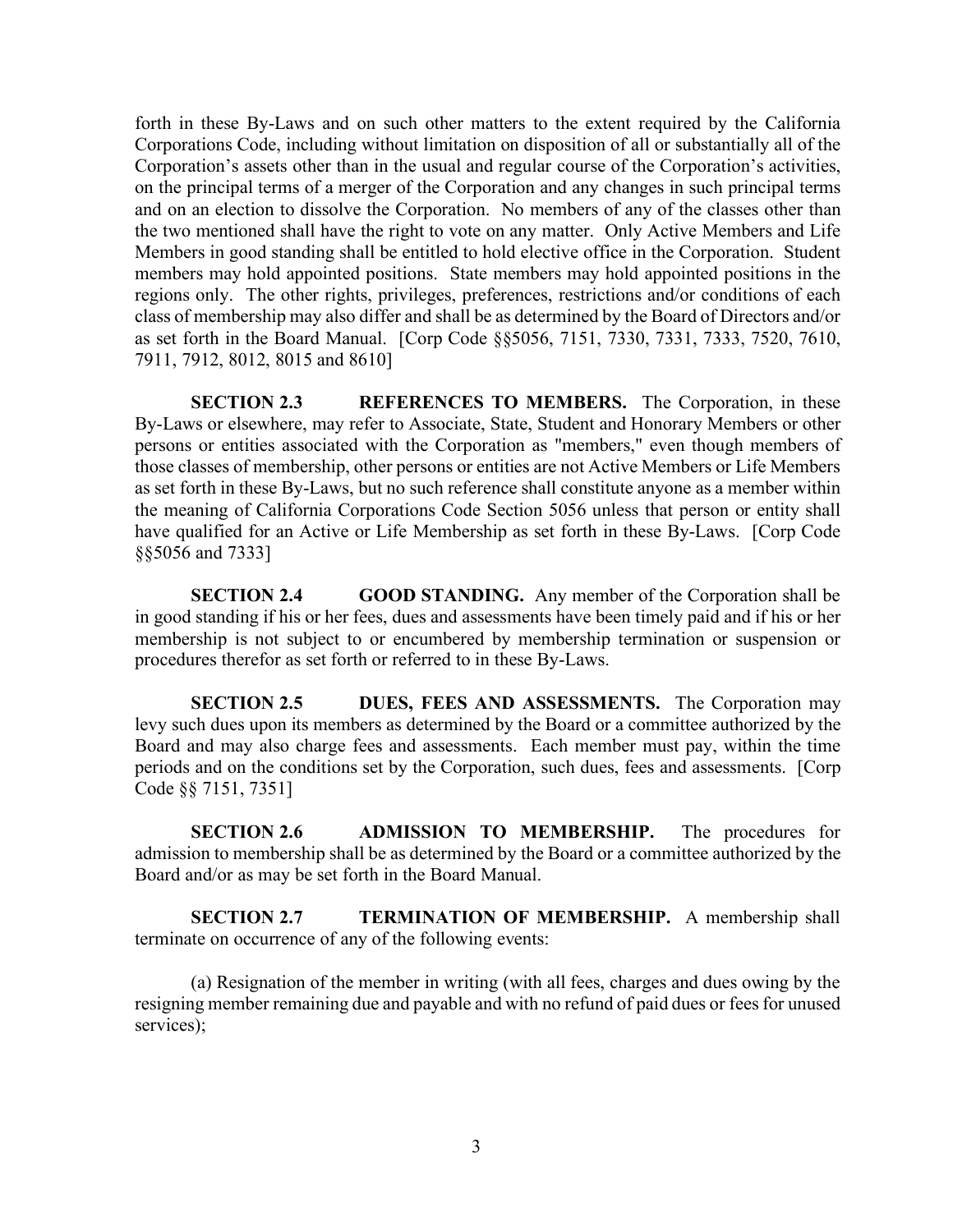(b) Expiration of the period of membership, unless the membership is renewed on the renewal terms fixed by the Board;

(c) The member's failure to pay dues, fees, or assessments as set by the Board within a designated period of time after they are due and payable;

(d) Any event that renders the member ineligible for membership, or failure to satisfy membership qualifications; or

(e) Termination of membership under Section 2.9 of these By-Laws based on the good faith determination by the Board, or a committee or person authorized by the Board to make such a determination, that the member has failed in a material and serious degree to observe the rules of conduct of the Corporation, or has engaged in conduct materially and seriously prejudicial to the Corporation's purposes and interests. [Corp Code §§ 7340, 7341]

**SECTION 2.8 SUSPENSION OF MEMBERSHIP.** A member may be suspended, under Section 2.9 of these By-Laws, based on the good faith determination by the Board, or a committee or person authorized by the Board to make such a determination, that the member has failed in a material and serious degree to observe the Corporation's rules of conduct, or has engaged in conduct materially and seriously prejudicial to the Corporation's purposes and interests. A person whose membership is suspended shall not be a member during the period of suspension. [Corp Code § 7341]

**SECTION 2.9 PROCEDURES FOR TERMINATION OR SUSPENSION OF MEMBERSHIP.** If grounds appear to exist for suspending or terminating a member under Sections 2.7 or 2.8 of these By-Laws, the following procedure shall be followed:

(a) The Corporation shall give the member at least 15 days' prior notice of the proposed suspension or termination and the reasons for the proposed suspension or termination. Notice shall be given by any method reasonably calculated to provide actual notice. Notice given by mail shall be sent by first-class or registered mail to the member's last address as shown on the Corporation's records.

(b) The member shall be given an opportunity to be heard, either orally or in writing, at least five days before the effective date of the proposed suspension or termination. The hearing shall be held, or the written statement considered, by the Board or by a committee or person authorized by the Board to determine whether the suspension or termination should occur.

(c) The Board, committee, or person shall decide whether the member's membership should be terminated, or whether the member should be suspended or otherwise sanctioned in any way. The decision of the Board, committee, or person shall be final.

(d) Any action challenging a termination of membership, suspension or other sanction, including a claim alleging defective notice, must be commenced within one year after the date of the suspension or termination. [Corp Code § 7341]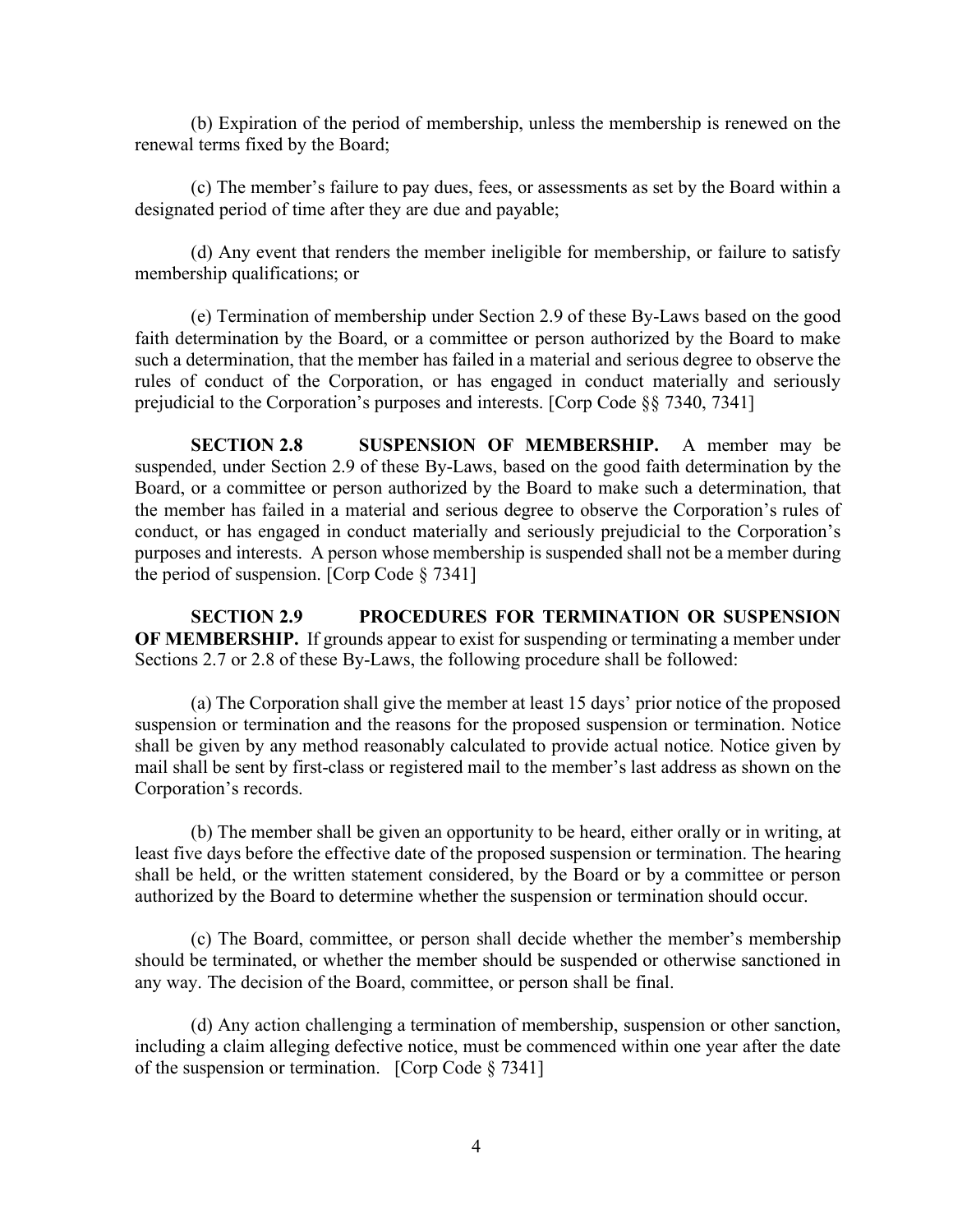### **ARTICLE 3**

### **Meetings of Members**

**SECTION 3.1 ANNUAL/REGULAR MEETINGS.** Annual or other regular meetings of members shall be held on such dates and at such times as may be fixed by the Board of Directors. [Corp Code § 7510]

**SECTION 3. 2 PLACE OF MEETINGS; ELECTRONIC PARTICIPATION.** (a) Meetings of members shall be held at any place within or outside California designated by the Board or by the written consent of all members entitled to vote at the meeting, given before or after the meeting. In the absence of any such designation, members' meetings shall be held at the Corporation's principal office. [Corp Code § 7510]

(b) If authorized by the Board in its sole discretion, and subject to the requirement of consent in clause (b) of the first sentence of Section 10.6 and those guidelines and procedures as the Board may adopt, members not physically present in person (or, if proxies are allowed, by proxy) at a meeting of members may, by electronic transmission by and to the Corporation (Sections 10.6 and 10.7) or by electronic video screen communication, participate in a meeting of members, be deemed present in person (or, if proxies are allowed, by proxy), and vote at a meeting of members whether that meeting is to be held at a designated place or in whole or in part by means of electronic transmission by and to the Corporation or by electronic video screen communication, in accordance with subsection (c) below. [Corp Code § 7510]

(c) A meeting of the members may be conducted, in whole or in part, by electronic transmission by and to the Corporation or by electronic video screen communication (1) if the Corporation implements reasonable measures to provide members in person (or, if proxies are allowed, by proxy) a reasonable opportunity to participate in the meeting and to vote on matters submitted to the members, including an opportunity to read or hear the proceedings of the meeting substantially concurrently with those proceedings, and (2) if any member votes or takes other action at the meeting by means of electronic transmission to the Corporation or electronic video screen communication, a record of that vote or action is maintained by the Corporation. Any request by the Corporation to a member pursuant to clause (b) of the first sentence of Section 10.6 for consent to conduct a meeting of members by electronic transmission by and to the Corporation, shall include a notice that absent consent of the member pursuant to clause (b) of Section 10.6, the meeting shall be held at a physical location in accordance with subsection (a) above. [Corp Code § 7510]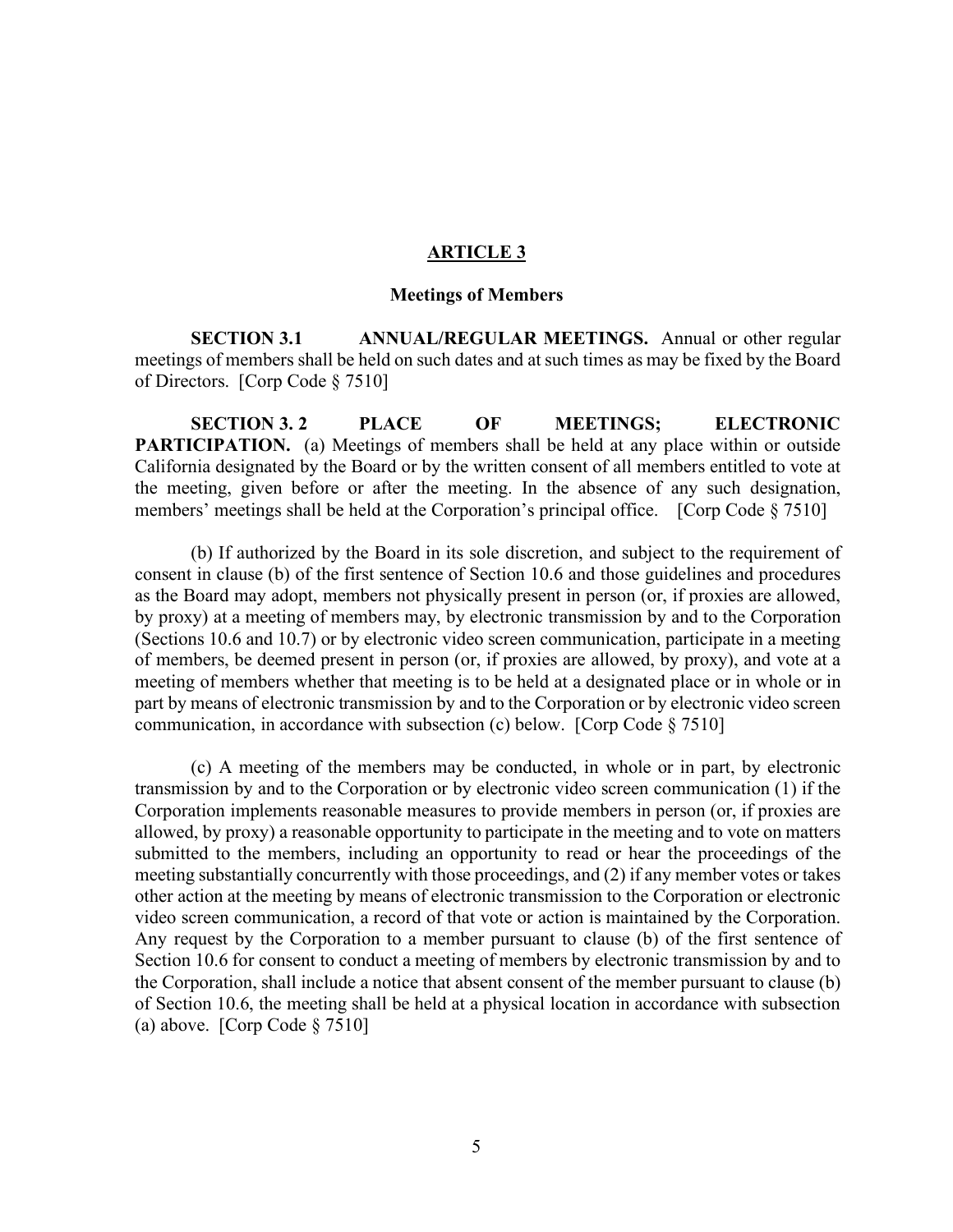**SECTION 3.3 SPECIAL MEETINGS.** The Board or the President or 5 percent or more of the voting members may call a special meeting of the members for any lawful purpose. A special meeting called by any person entitled to call a meeting (other than the Board) shall be called by written request, specifying the general nature of the business proposed to be transacted, and submitted to the President or the Vice President or the Secretary of the Corporation. The officer receiving the request shall cause notice to be given promptly to the members entitled to vote as provided in these By-Laws, stating that a meeting will be held at a specified time and date fixed by the Board, provided, however, that the meeting date shall be at least 35 but no more than 90 days after receipt of the request. If the notice is not given within 20 days after the request is received, the person or persons requesting the meeting may give the notice. Nothing in this Section shall be construed as limiting, fixing, or affecting the time at which a meeting of members may be held when the meeting is called by the Board. No business, other than the business that was set forth in the notice of the meeting, may be transacted at a special meeting. [Corp Code §§ 7510, 7511]

**SECTION 3.4 NOTICE OF MEETINGS.** (a) Whenever members are required or permitted to take any action at a meeting, a written notice of the meeting shall be given to each member entitled to vote at that meeting. The notice shall specify the place, date, and time of the meeting and the means of electronic transmission by and to the Corporation (Sections 10.6 and 10.7) or electronic video screen communication, if any, by which members may participate in that meeting. Subject to By-Laws Section 3.5 below, for the annual meeting, the notice shall state the matters that the Board, at the time notice is given, intends to present for action by the members. For a special meeting, the notice shall state the general nature of the business to be transacted and shall state that no other business may be transacted. The notice of any meeting at which directors are to be elected shall include the names of all persons who are nominees when notice is given.

(b) Notice of any meeting of members shall be in writing and shall be given at least 10 but no more than 90 days before the meeting date. The notice shall be given either personally, by electronic transmission by the Corporation, or by first-class, registered, or certified mail, or by other means of written communication, charges prepaid, and shall be addressed to each member entitled to vote, at the address of that member as it appears on the books of the Corporation or at the address given by the member to the Corporation for purposes of notice. If no address appears on the Corporation's books and no address has been so given, notice shall be deemed to have been given if either (i) notice is sent to that member by first-class mail or facsimile or other written communication to the Corporation's principal office or (ii) notice is published at least once in a newspaper of general circulation in the county in which the principal office is located. Notice given by electronic transmission by the Corporation under this subsection shall be valid only if it complies with Section 10.6. Notwithstanding the foregoing, notice shall not be given by electronic transmission by the Corporation under this subsection after either of the following: (1) The Corporation is unable to deliver two consecutive notices to the member by that means. (2) The inability to so deliver the notices to the member becomes known to the Secretary, any assistant secretary or any other person responsible for the giving of the notice.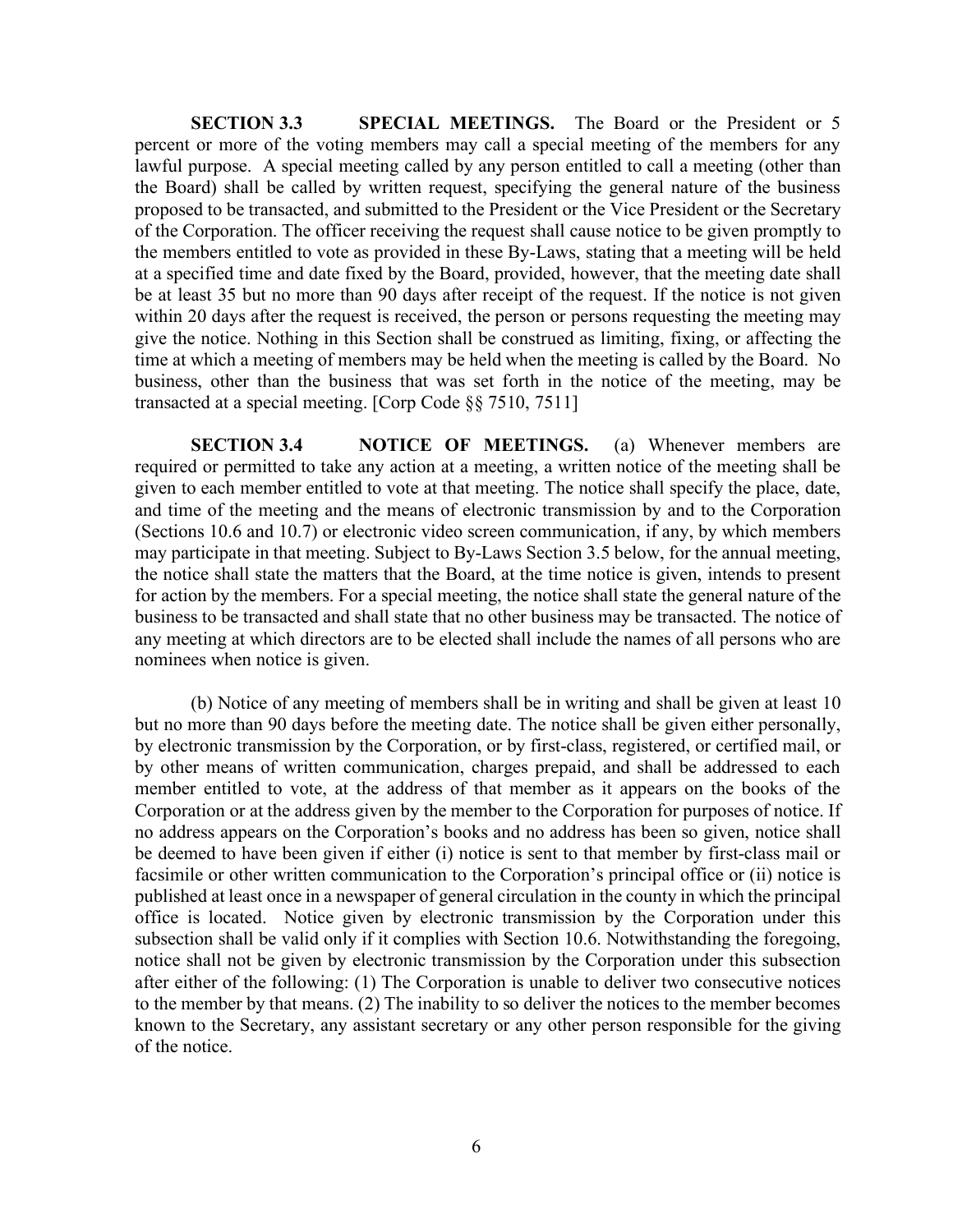(c) An affidavit of the mailing of any notice of any members' meeting, or of the giving of such notice by other means, may be executed by the Secretary or assistant secretary of the Corporation, and if so executed, shall be filed and maintained in the Corporation's minute book. [Corp Code § 7511]

**SECTION 3.5 QUORUM.** Ten Percent (10%) of the voting power, represented in person or by proxy, shall constitute a quorum for the transaction of business at any meeting of members. Since, as indicated in the preceding sentence, these By-Laws authorize the Corporation to conduct a meeting with a quorum of less than one-third of the voting power, then the only matters that may be voted upon at any annual meeting actually attended, in person or by proxy, by less than one-third of the voting power are matters notice of the general nature of which was given under Section 3.4(a) of these Bylaws. The members present at a duly called or held meeting at which a quorum is present may continue to transact business until adjournment, even if enough members have withdrawn to leave less than a quorum, if any action taken (other than adjournment) is approved by at least a majority of the members required to constitute a quorum. If a quorum is present, the affirmative vote of a majority of the voting power represented at the meeting, entitled to vote and voting on any matter, shall be deemed the act of the members unless the vote of a greater number, or voting by classes, is required by the California Nonprofit Mutual Benefit Corporation Law or by the Articles of Incorporation. [Corp Code §§ 7511(a), 7512]

**SECTION 3.6 WAIVER OF NOTICE OR CONSENT.** (a) The transactions of any meeting of members, however called or noticed and wherever held, shall be as valid as though taken at a meeting duly held after standard call and notice, if a quorum is present either in person or by proxy, and if either before or after the meeting, each member entitled to vote, not present in person or by proxy, signs a written waiver of notice, a consent to the holding of the meeting, or an approval of the minutes of the meeting. All such waivers, consents, or approvals shall be filed with the corporate records or made a part of the minutes of the meeting.

(b) A member's attendance at a meeting shall also constitute a waiver of notice of and presence at that meeting unless the member objects at the beginning of the meeting to the transaction of any business because the meeting was not lawfully called or convened. Also, attendance at a meeting is not a waiver of any right to object to the consideration of matters required to be included in the notice of the meeting but not so included, if that objection is expressly made at the meeting. [Corp Code  $\S 7511(e)$ ]

**SECTION 3.7 ACTION BY UNANIMOUS WRITTEN CONSENT.** Any action required or permitted to be taken by the members may be taken without a meeting, if all members consent in writing to the action. The written consent or consents shall be filed with the minutes of the meeting. The action by written consent shall have the same force and effect as a unanimous vote of the members. [Corp Code § 7516]

**SECTION 3.8 ACTION BY WRITTEN BALLOT.** Any action that members may take at any meeting of members, including, without limitation, election of directors, may also be taken without a meeting by complying with this section of these By-Laws, as follows: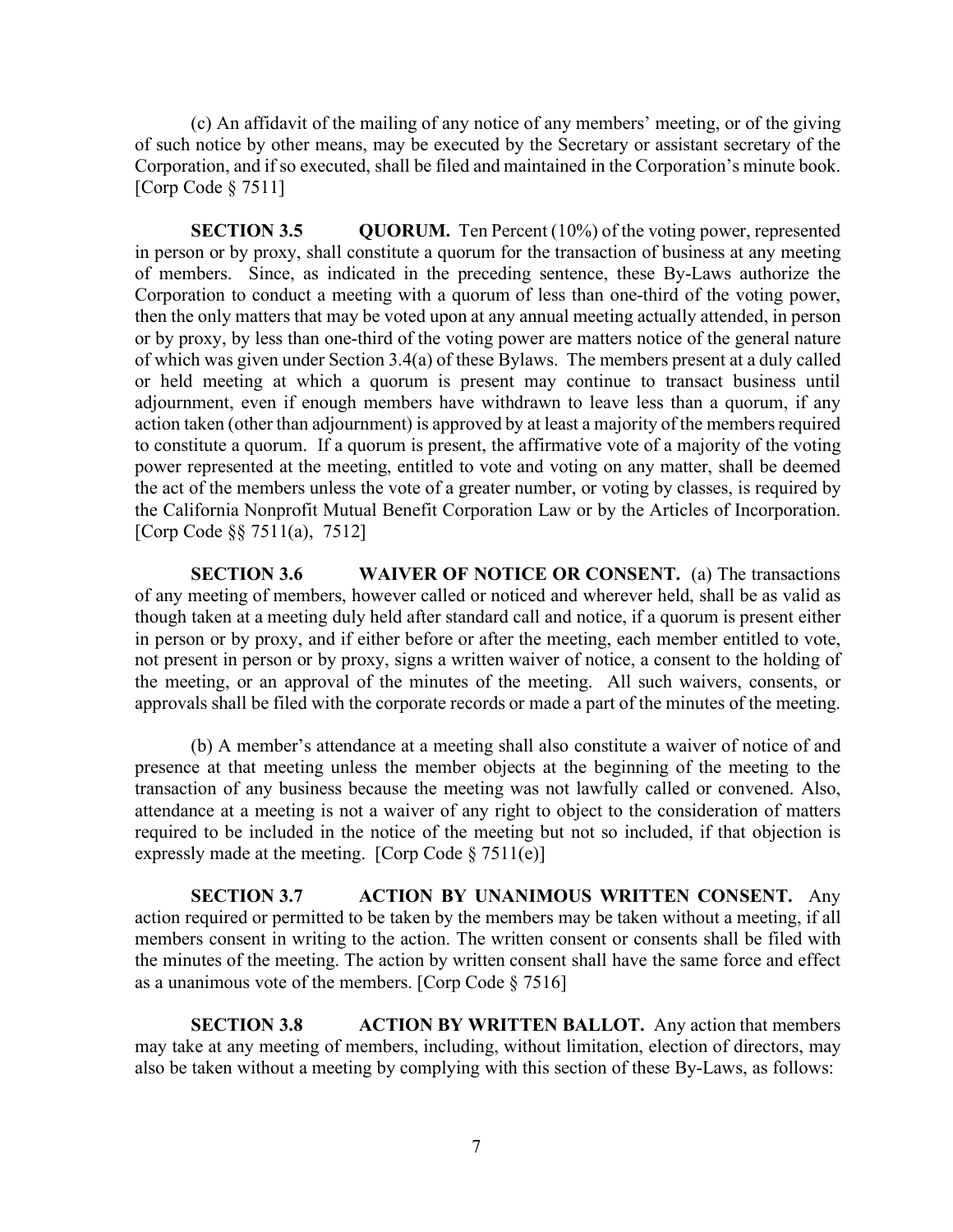(a) This Corporation shall distribute one written ballot to each member entitled to vote on the matter. If approved by the Board, that ballot and any related material may be sent by electronic transmission by the Corporation (Section 10.6) and responses may be returned to the Corporation by electronic transmission to the Corporation (Section 10.7). All solicitations of votes by written ballot shall (i) state the number of responses needed to meet the quorum requirement; (ii) state, with respect to ballots other than for election of directors, the percentage of approvals necessary to pass the measure or measures; and (iii) specify the time by which the ballot must be received in order to be counted. Each ballot so distributed shall (A) set forth the proposed action; (B) give the members an opportunity to specify approval or disapproval of each proposal; and (C) provide a reasonable time in which to return the ballot to the Corporation. If the Corporation has 100 or more members, any written ballot distributed to ten or more members shall provide that, subject to reasonable specified conditions, if the person solicited specifies a choice in any such matter, the vote shall be cast according to that specification.

(b) In any election of directors, a written ballot that a member marks "withhold," or otherwise marks in a manner indicating that authority to vote is withheld, shall not be voted either for or against the election of a director.

(c) Approval by written ballot shall be valid only when (i) the number of votes cast by ballot (including ballots that are marked "withhold" or otherwise indicate that authority to vote is withheld) within the time specified equals or exceeds the quorum required to be present at a meeting authorizing the action, and (ii) the number of approvals equals or exceeds the number of votes that would be required for approval at a meeting at which the total number of votes cast was the same as the number of votes cast by written ballot without a meeting. A written ballot may not be revoked. [Corp Code §§ 7513, 7514]

**SECTION 3.9 RECORD DATE.** (a) For purposes of establishing the members entitled to receive notice of any meeting, entitled to vote at any meeting, entitled to vote by written ballot, or entitled to exercise any rights in any lawful action, the Board of Directors may, in advance, fix a record date. The record date so fixed for:

(i) Sending notice of a meeting shall be no more than 90 nor less than 10 days before the date of the meeting;

(ii) Voting at a meeting shall be no more than 60 days before the date of the meeting;

(iii) Voting by written ballot shall be no more than 60 days before the day on which the first written ballot is mailed or solicited; and

(iv) Taking any other action shall be no more than 60 days before that action. [Corp Code  $\delta$ 7611]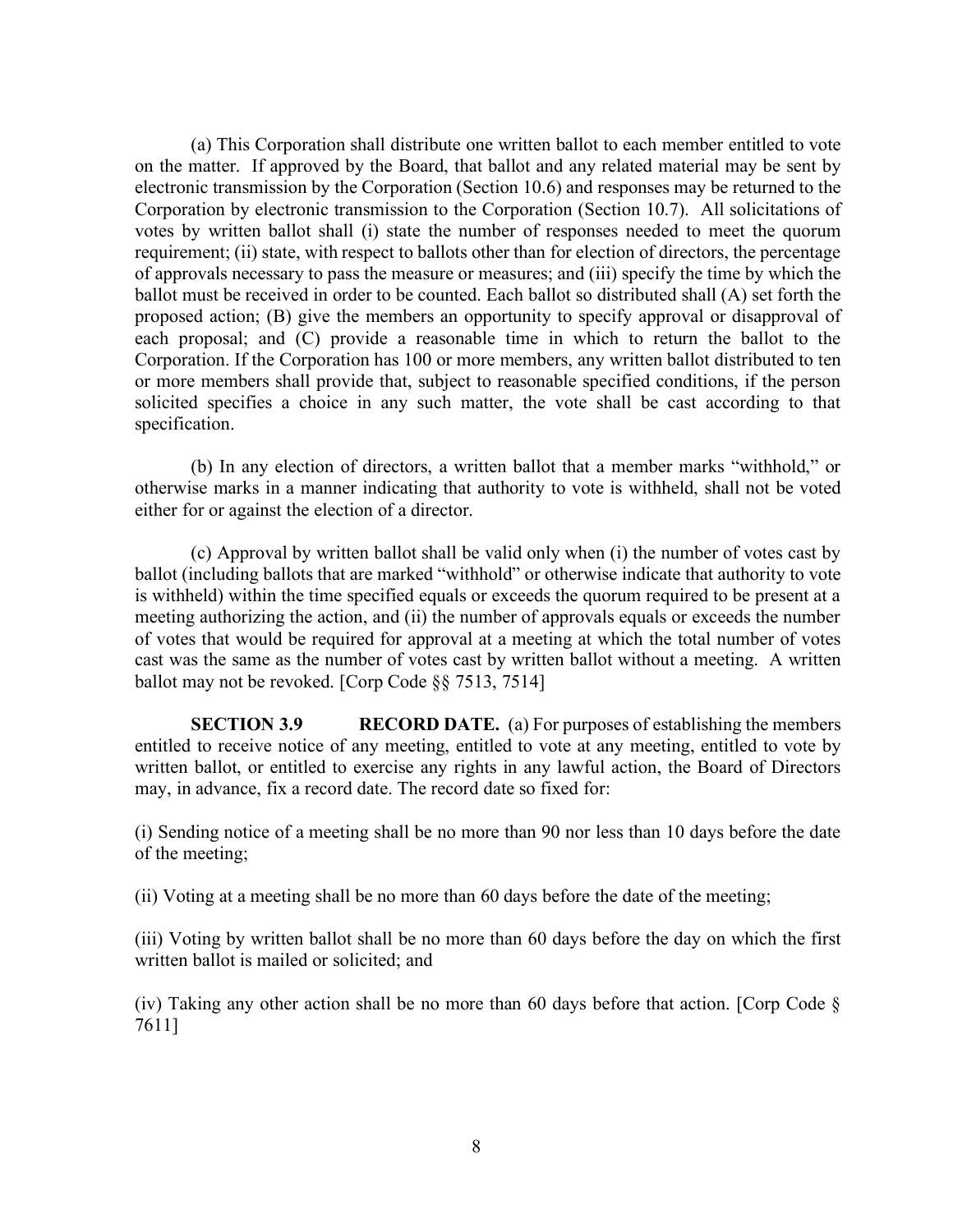(b) If not otherwise fixed by the Board, the record date for determining members entitled to receive notice of a meeting of members shall be the business day preceding the day on which notice is given or, if notice is waived, the business day preceding the day on which the meeting is held. If not otherwise fixed by the Corporation, the record date for determining members entitled to vote at the meeting shall be the day on which the meeting is held. If not otherwise fixed by the Corporation, the record date for determining members entitled to vote by written ballot shall be the day on which the first written ballot is mailed or solicited. If not otherwise fixed by the Board, the record date for determining members entitled to exercise any rights with respect to any other lawful action shall be the date on which the Board adopts the resolution relating to that action, or the 60th day before the date of that action, whichever is later.A person holding a membership at the close of business on the record date shall be a member of record. [Corp Code § 7611]

**SECTION 3.10 PROXIES.** (a) Each member entitled to vote shall have the right to do so either in person or by one or more agents authorized by a written proxy, signed by the person and filed with the Secretary of the Corporation. A proxy shall be deemed signed if the member's name is placed on the proxy by the member or the member's attorney-in-fact, whether by manual signature, typewriting, facsimile transmission, or otherwise. [Corp Code § 5069]

(b) If the Corporation has 100 or more members, any form of proxy distributed to 10 or more members shall give the member an opportunity to specify a choice between approval and disapproval of each matter or group of related matters and, subject to reasonable specified conditions, shall provide that, when the person solicited specifies a choice in any such matter, the vote shall be cast according to that specification. In an election of directors, any form of proxy that a member marks "withhold," or otherwise marks in a manner indicating that authority to vote for the election of directors is withheld, shall not be voted either for or against the election of a director.

(c) Any revocable proxy covering matters for which a vote of the members is required shall not be valid unless the proxy sets forth the general nature of the matter to be voted on. Such matters include amendments to the articles of incorporation; amendments to the articles or By-Laws changing proxy rights; removal of directors without cause; filling vacancies on the Board of Directors; the sale, lease, exchange, conveyance, transfer, or other disposition of all or substantially all corporate assets unless the transaction is in the usual and regular course of the Corporation's activities; the principal terms of a merger or the amendment of a merger agreement; the election to dissolve the Corporation; contracts or transactions between the Corporation and one or more directors or between the Corporation and an entity in which a director has a material financial interest; or a plan of distribution of assets other than money to members when the Corporation is in the process of winding up, when the distribution is not in accordance with liquidation rights of any class or classes.

(d) No proxy shall be valid after the expiration of 11 months from the date of the proxy, unless provided otherwise in the proxy, except that the maximum term of a proxy shall be three years after the date of execution. The revocability of a proxy that states on its face that it is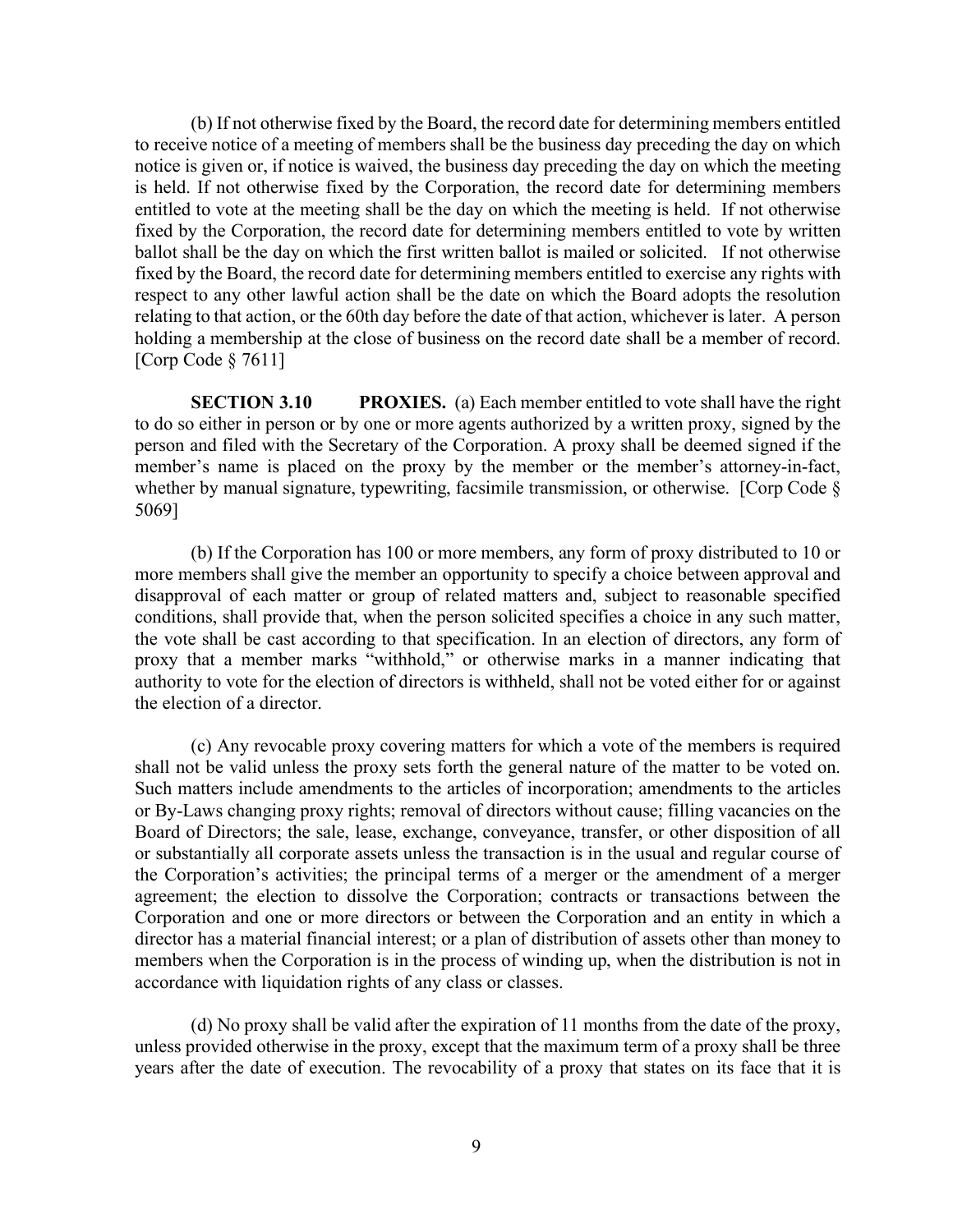irrevocable shall be governed by Corp Code § 7613. A validly executed proxy that does not state that it is irrevocable shall continue in full force and effect until either:

(i) it is revoked by the member executing it before the vote is cast under that proxy, (i) by a writing delivered to the Corporation stating that the proxy is revoked, (ii) by a subsequent proxy executed by that member and presented to the meeting, or (iii) as to any meeting, by the member's personal attendance and voting at the meeting, or

(ii) written notice of the death or incapacity of the maker of the proxy is received by the Corporation before the vote under the proxy is counted. [Corp Code §§ 7613, 7514]

 **SECTION 3.11 ADJOURNMENT AND NOTICE OF ADJOURNED MEETINGS.** Any members' meeting, whether or not a quorum is present, may be adjourned from time to time to another time and place by the vote of the majority of the members represented at the meeting, either in person or by proxy. No meeting may be adjourned for more than 45 days. When a members' meeting is adjourned to another time or place, notice need not be given of the adjourned meeting if the time and place to which the meeting is adjourned (or the means of electronic transmission by and to the Corporation or electronic video screen communication, if any, by which members may participate) are announced at the meeting at which adjournment is taken. If after adjournment a new record date is fixed for notice or voting, a notice of the adjourned meeting shall be given to each member who, on the record date for notice of the meeting, is entitled to vote at the meeting. At the adjourned meeting, the Corporation may transact any business that might have been transacted at the original meeting. [Corp Code §§ 7511(d), 7512(d)]

# **ARTICLE 4**

# **Board of Directors**

**SECTION 4.1 GENERAL POWERS.** Subject to the provisions and limitations of the California Nonprofit Mutual Benefit Corporation Law and any other applicable laws, and subject to any limitations of the articles of incorporation or By-Laws regarding actions that require approval of the members, the activities and affairs of the Corporation shall be conducted and all corporate powers shall be exercised by or under the direction of the Board of Directors of the Corporation. The Board may delegate the management of the activities of the Corporation to any person or persons, management company, or committee however composed, provided that the activities and affairs of the Corporation shall be managed and all corporate powers shall be exercised under the ultimate direction of the Board.[Corp Code §7210]

**SECTION 4.2 NUMBER OF DIRECTORS; QUALIFICATIONS.** The Board of Directors shall consist of at least seven (7) but not more than fifteen (15) directors unless changed by amendment to these By-Laws. The Board shall include the four (4) elected officers; the AARC Delegate; the AARC Alternate Delegate; the Regional Presidents; and such other individuals as the Board may determine are to be elected in a given year. Only Active Members in good standing shall be eligible to serve as directors. Additional qualifications for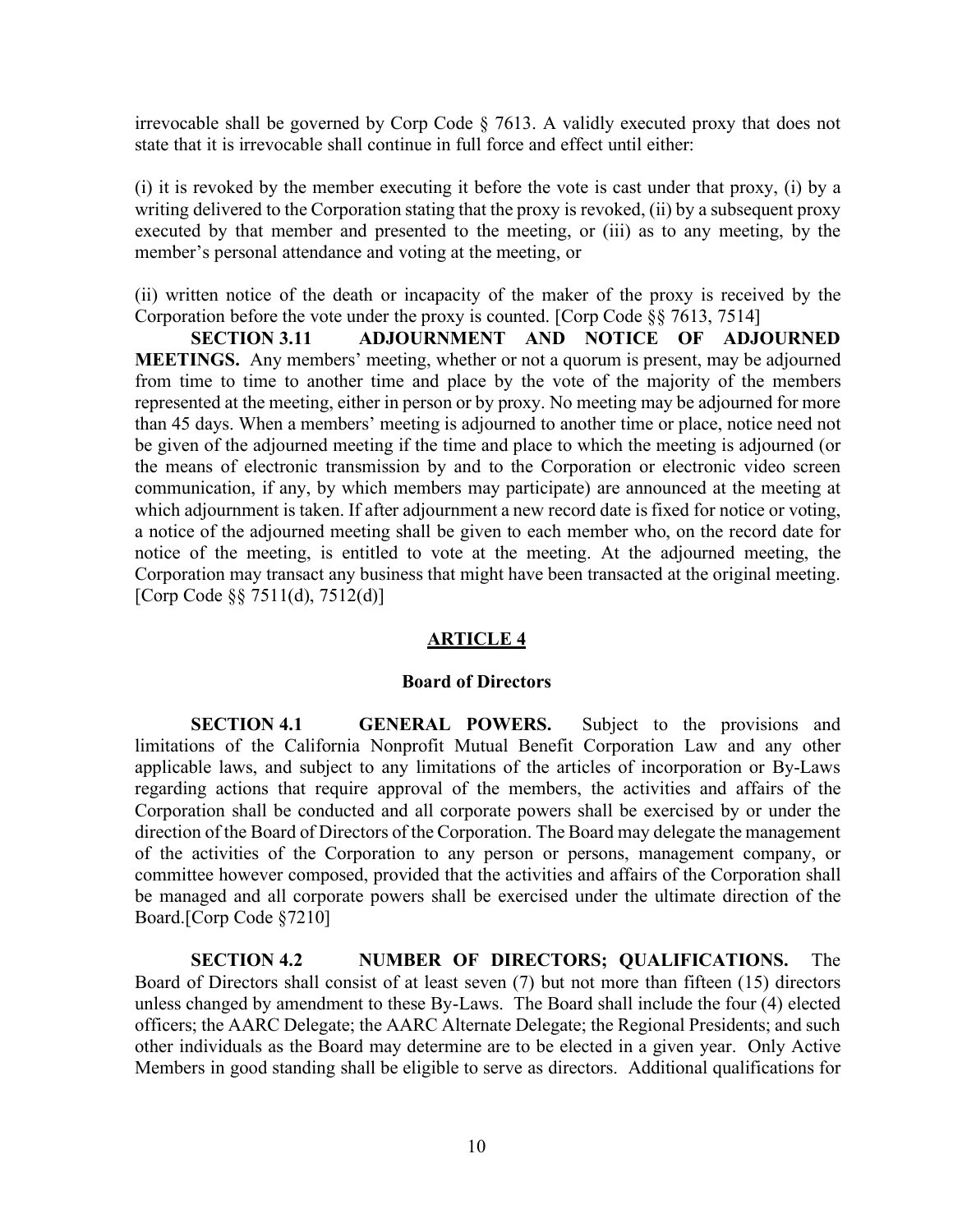elected officers, and possibly for the other positions referred to above, are included elsewhere in these By-Laws. Such other qualifications as are included in the Board Manual or as the Board shall otherwise determine shall be deemed prescribed by these By-Laws. The Executive Director has no Board vote and is therefore not a director but attends Board meetings and facilitates Board functions as part of such Executive Director's duties. The exact number of directors, within the minimum and maximum, inclusive, shall be fixed or changed from time to time by the Board of Directors' determination as to the number of directors to be elected in a given year, by a resolution adopted by the Board and/or by the adoption, approval, acceptance or amendment of a Board Manual by the Board, in all such cases without the need for any amendment to these By-Laws. Any reduction of the authorized number of directors does not remove any director prior to the expiration of the director's term of office unless the reduction also provides for the removal of one or more specified directors. [Corp Code §§ 5047, 7151(a), (b) and (c) and  $7222(c)$ ]

**SECTION 4.3 SELECTION AND TERM OF OFFICE.** In accordance with reasonable nomination and election procedures established by the Board of Directors and made available to the voting members, each year an authorized committee or committees, or the Board, shall select nominees for those of the the four (4) elected officers, the AARC Alternate Delegate and other director positions which are up for election in such year, and additional nominations may be made by petition. Election shall be by written ballot or at a meeting as determined by the Board. In addition, each year the Regional Presidents who are elected in such year shall also become directors. A director's term of office shall be two (2) years (or four (4) years in the case of the AARC Alternate Delegate, who, after serving for two years, automatically becomes AARC Delegate for an additional two years) or the completion of the remaining term by a director filling a vacancy, in each case until his or her successor shall have been elected and qualified, unless the director has been removed from office. [Corp Code §§7220, 7520, 7510, 7513, 7514]

**SECTION 4.4 REMOVAL.** (a) Subject to subdivisions (b) and (f) of this section, any or all directors may be removed without cause if: (1) In a corporation with fewer than 50 members, the removal is approved by a majority of all members (Corp Code  $\S$  5033). (2) In a corporation with 50 or more members, the removal is approved by the members (Corp Code § 5034). (3) In a corporation with no members, the removal is approved by a majority of the directors then in office.

(b) Except for a corporation having no members, pursuant to Corp Code § 7310: (1) In a corporation in which the articles or By-Laws authorize members to cumulate their votes pursuant to subdivision (a) of Corp Code § 7615, no director may be removed (unless the entire Board is removed) when the votes cast against removal, or not consenting in writing to the removal, would be sufficient to elect the director if voted cumulatively at an election at which the same total number of votes were cast (or, if the action is taken by written ballot, all memberships entitled to vote were voted) and the entire number of directors authorized at the time of the director's most recent election were then being elected. (2) When by the provisions of the articles or By-Laws the members of any class, voting as a class, are entitled to elect one or more directors, any director so elected may be removed only by the applicable vote of the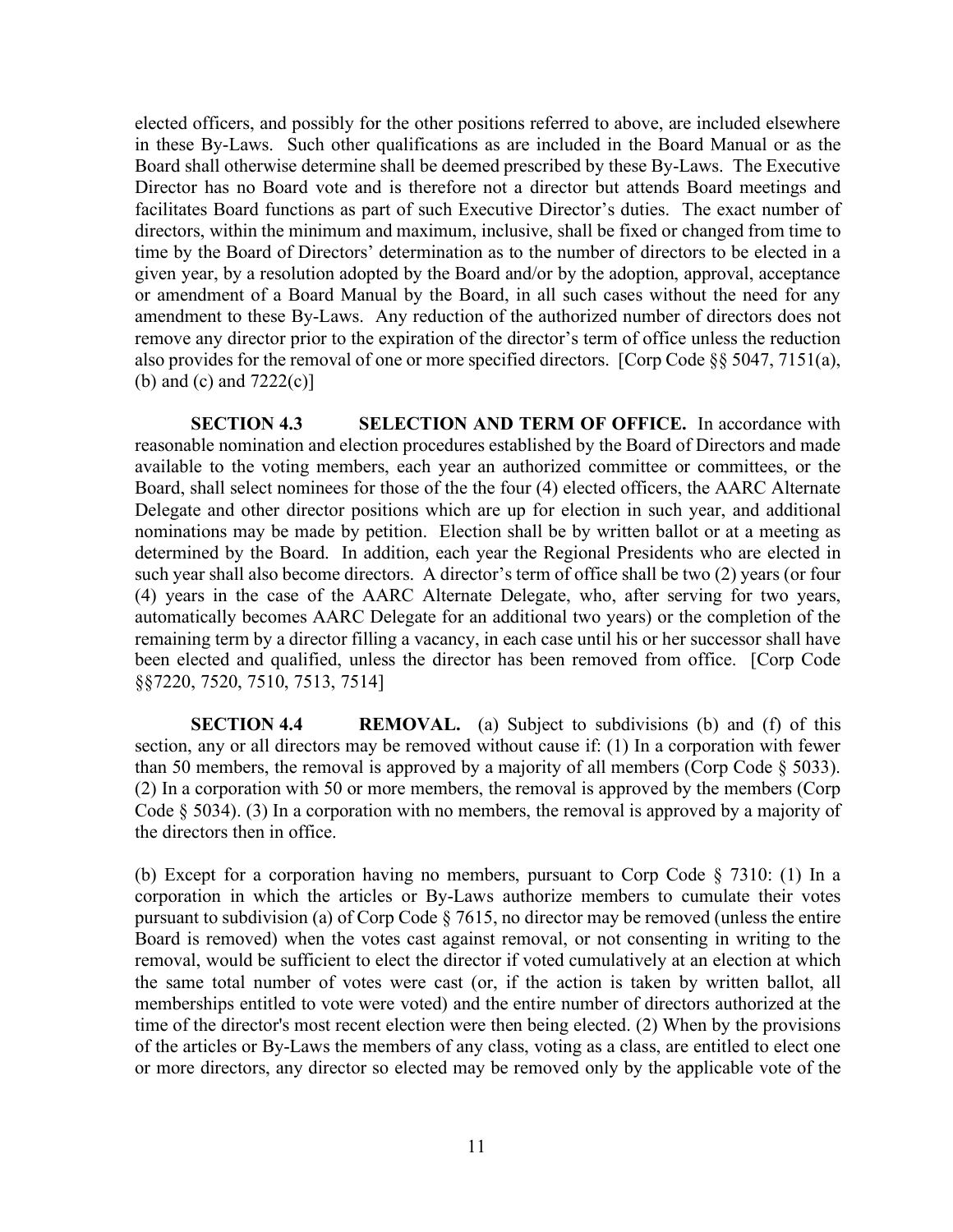members of that class. (3) When by the provisions of the articles or By-Laws the members within a chapter or other organizational unit, or region or other geographic grouping, voting as such, are entitled to elect one or more directors, any director so elected may be removed only by the applicable vote of the members within the organizational unit or geographic grouping.

(c) Any reduction of the authorized number of directors or any amendment reducing the number of classes of directors does not remove any director prior to the expiration of the director's term of office unless the reduction or amendment also provides for the removal of one or more specified directors. [Corp Code §7222(c)]

(d) Except as provided in this Section 4.4, a director may not be removed prior to the expiration of the director's term of office.

(e) Where a director removed under this Section 4.4 was chosen by designation pursuant to Corp Code § 7220(d), then: (1) Where a different person may be designated pursuant to the governing article or bylaw provision, the new designation shall be made. (2) Where the governing article or bylaw provision contains no provision under which a different person may be designated, the governing article or bylaw provision shall be deemed repealed.

(f) When by the provisions of the articles or By-Laws a person or persons are entitled to designate one or more directors, then: (1) Unless otherwise provided in the articles or By-Laws at the time of designation, any director so designated may be removed without cause by the designating person or persons. (2) Any director so designated may only be removed under subdivision (a) with the written consent of the designating person or persons. [Corp Code §7222]

(g) The Board may declare vacant the office of a director who has been declared of unsound mind by a final order of court, or convicted of a felony, or, in the case of a corporation holding assets in charitable trust, has been found by a final order or judgment of any court to have breached any duty arising as a result of Corp Code § 7238, or, if at the time a director is elected, the By-Laws provide that a director may be removed for missing a specified number of Board meetings, fails to attend the specified number of meetings. [Corp Code §7221(a)]

(h) As provided in Corp Code  $\S$  7151(c)(3), the articles or By-Laws may prescribe the qualifications of the directors. The Board, by a majority vote of the directors who meet all of the required qualifications to be a director, may declare vacant the office of any director who fails or ceases to meet any required qualification that was in effect at the beginning of that director's current term of office. [Corp Code §7221 (b)]

(i) Pursuant to Corp Code § 7223, the superior court of the proper county may in certain circumstances also remove a director.

**SECTION 4.5 RESIGNATION.** Any Director may resign effective upon giving written notice to the President, the Secretary or the Board of Directors, unless the notice specifies a later time for the effectiveness of the resignation. If the resignation is effective at a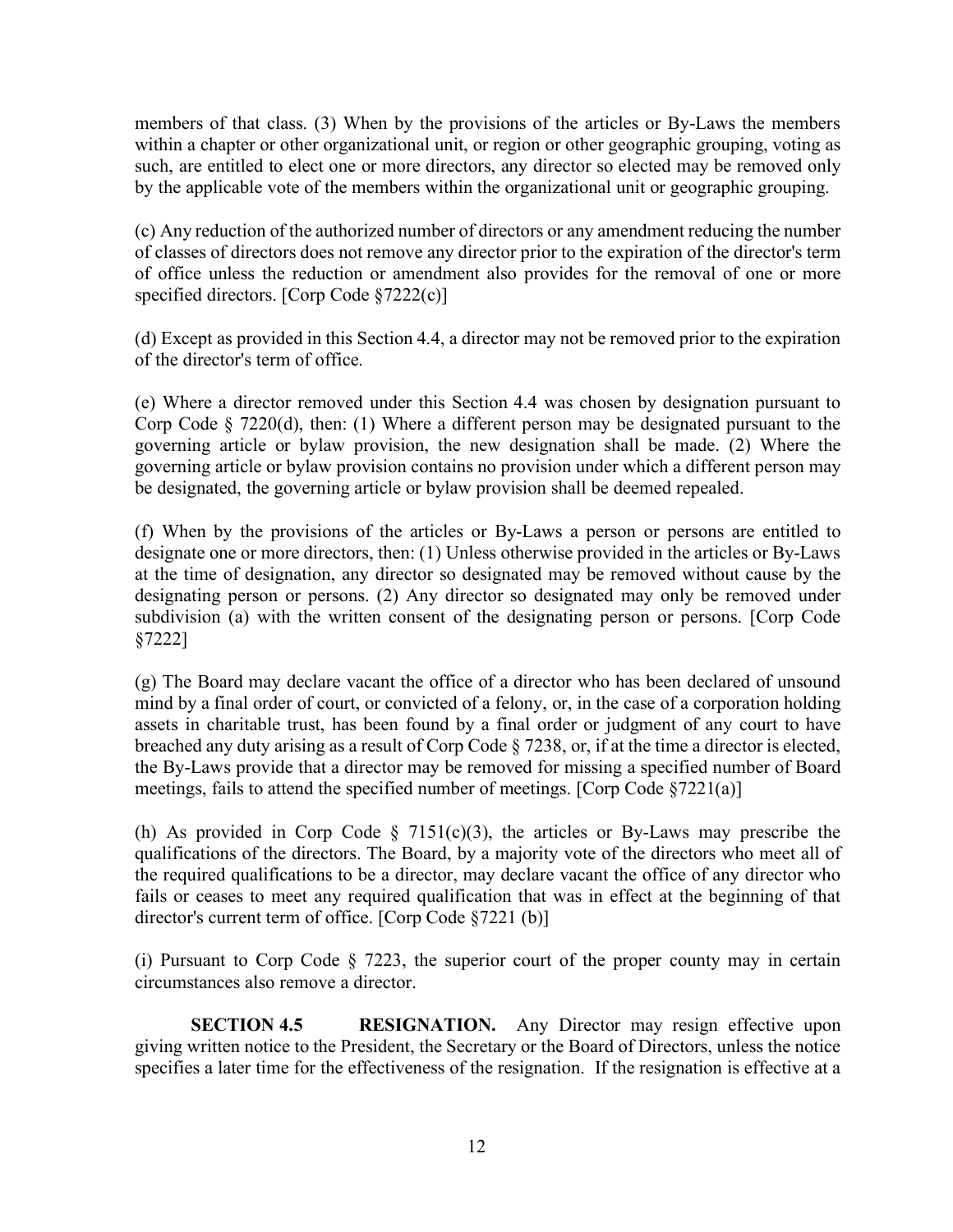future time, a successor may be elected before that time, to take office when the resignation becomes effective. [Corp Code §7224(c)]

**SECTION 4.6 VACANCIES.** Except for a vacancy created by the removal of a director by the members, vacancies on the Board may be filled by approval of the Board or, if the number of directors then in office is less than a quorum, by (1) the unanimous written consent of the directors then in office, (2) the affirmative vote of a majority of the directors then in office at a meeting held according to notice or waivers of notice complying with Corp Code § 7211, or (3) a sole remaining director. The members may elect a director or directors at any time to fill any vacancy or vacancies not filled by the directors. Unless the individual filling a vacancy as provided above has been removed from office, such individual shall serve for the unexpired term of his or her predecessor in office. Any reduction of the authorized number of directors does not remove any director prior to the expiration of the director's term of office unless the reduction also provides for the removal of one or more specified directors. [Corp Code §§7220(b), 7222(c) and 7224(a) and (b)]

**SECTION 4.7 RIGHTS OF INSPECTION.** Every Director shall have the absolute right at any reasonable time to inspect and copy all books, records and documents of every kind and to inspect the physical properties of the Corporation. [Corp Code §8334]

# **SECTION 4.8 PERFORMANCE OF DIRECTOR DUTIES.**

(a) A Director shall perform the duties of a Director, including duties as a member of any committee of the Board upon which the Director may serve, in good faith, in a manner such Director believes to be in the best interests of the Corporation and with such care, including reasonable inquiry, as an ordinarily prudent person in a like position would use under similar circumstances.

(b) In performing the duties of a Director, a Director shall be entitled to rely on information, opinions, reports or statements, including financial statements and other financial data, in each case prepared or presented by: (1) One or more officers or employees of the Corporation whom the Director believes to be reliable and competent in the matters presented; (2) Counsel, independent accountants or other persons as to matters which the Director believes to be within such person's professional or expert competence; or (3) A committee upon which the Director does not serve that is composed exclusively of any or any combination of directors, persons described in (1) above, or persons described in (2) above, as to matters within the committee's designated authority, which committee the Director believes to merit confidence, so long as, in any such case, the Director acts in good faith, after reasonable inquiry when the need therefor is indicated by the circumstances and without knowledge that would cause such reliance to be unwarranted.  $[Corp Code §7231(a), (b)]$ 

**SECTION 4.9 ADVISORS.** The Board from time to time may appoint one or more persons to be advisors to the Board who shall not by such appointment be members of the Board and shall therefore have no vote. Advisors shall be available from time to time to perform special assignments specified by the President, to attend meetings of the Board upon invitation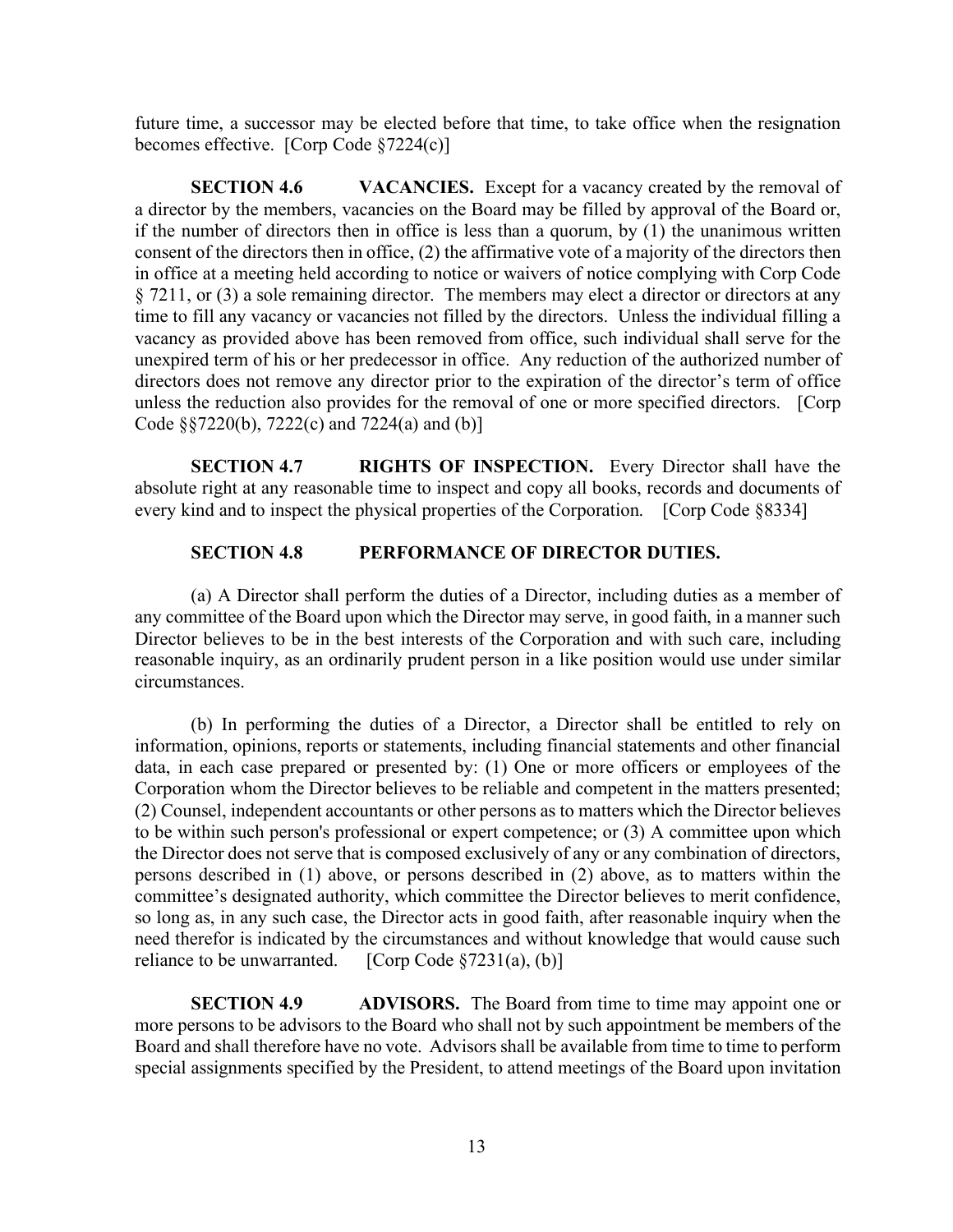and to furnish consultation to the Board. The appointment of advisors, the period during which the title shall be held and other matters regarding the advisors may be prescribed by the Board or included in the Board Manual. If no period is prescribed, the title shall be held at the pleasure of the Board.

## **ARTICLE 5**

#### **Meetings of Board of Directors**

**SECTION 5.1 IN GENERAL.** Meetings of the Board of Directors may be called by or at the request of the President, the Vice President, the Secretary or any four Directors. Meetings of the Board may be held at a place within or without the state that has been designated in the notice of the meeting or, if not stated in the notice or there is no notice, designated in these By-Laws or by resolution of the Board. [Corp Code §7211]

**SECTION 5.2 REGULAR MEETINGS.** Regular meetings of the Board of Directors may be held without notice if the time and place of the meetings are fixed by these By-Laws or the Board. [Corp Code §7211]

**SECTION 5.3 SPECIAL MEETINGS; NOTICE.** Special meetings of the Board shall be held upon four days' notice by first-class mail or 24 hours' notice delivered personally or by telephone, including a voice messaging system or by electronic transmission by the Corporation (Section 10.6). Unless otherwise provided in these By-Laws, a notice, or waiver of notice, need not specify the purpose of any regular or special meeting of the Board. [Corp Code §7211]

**SECTION 5.4 QUORUM; MANNER OF ACTING.** A majority of the number of Directors then in office constitutes a quorum of the Board for the transaction of business, except to adjourn as provided in the Adjournment section below. Every act or decision done or made by a majority of the Directors present at a meeting duly held at which a quorum is present is the act of the Board, unless a greater number is required by law or by the Articles of Incorporation or these By-Laws, except as provided in the next sentence. A meeting at which a quorum is initially present may continue to transact business notwithstanding the withdrawal of Directors, if any action taken is approved by at least a majority of the required quorum for such meeting. Each Director present and voting at a meeting shall have one vote on each matter presented to the Board for action at that meeting. No Director may vote at any meeting by proxy. [Corp Code §7211]

**SECTION 5.5 PARTICIPATION BY CONFERENCE TELEPHONE OR OTHER COMMUNICATIONS METHOD.** Members of the Board may participate in a meeting through use of conference telephone, electronic video screen communication, or electronic transmission by and to the Corporation (Sections 10.6 and 10.7). Participation in a meeting through use of conference telephone or electronic video screen communication pursuant to this section constitutes presence in person at that meeting as long as all members participating in the meeting are able to hear one another. Participation in a meeting through use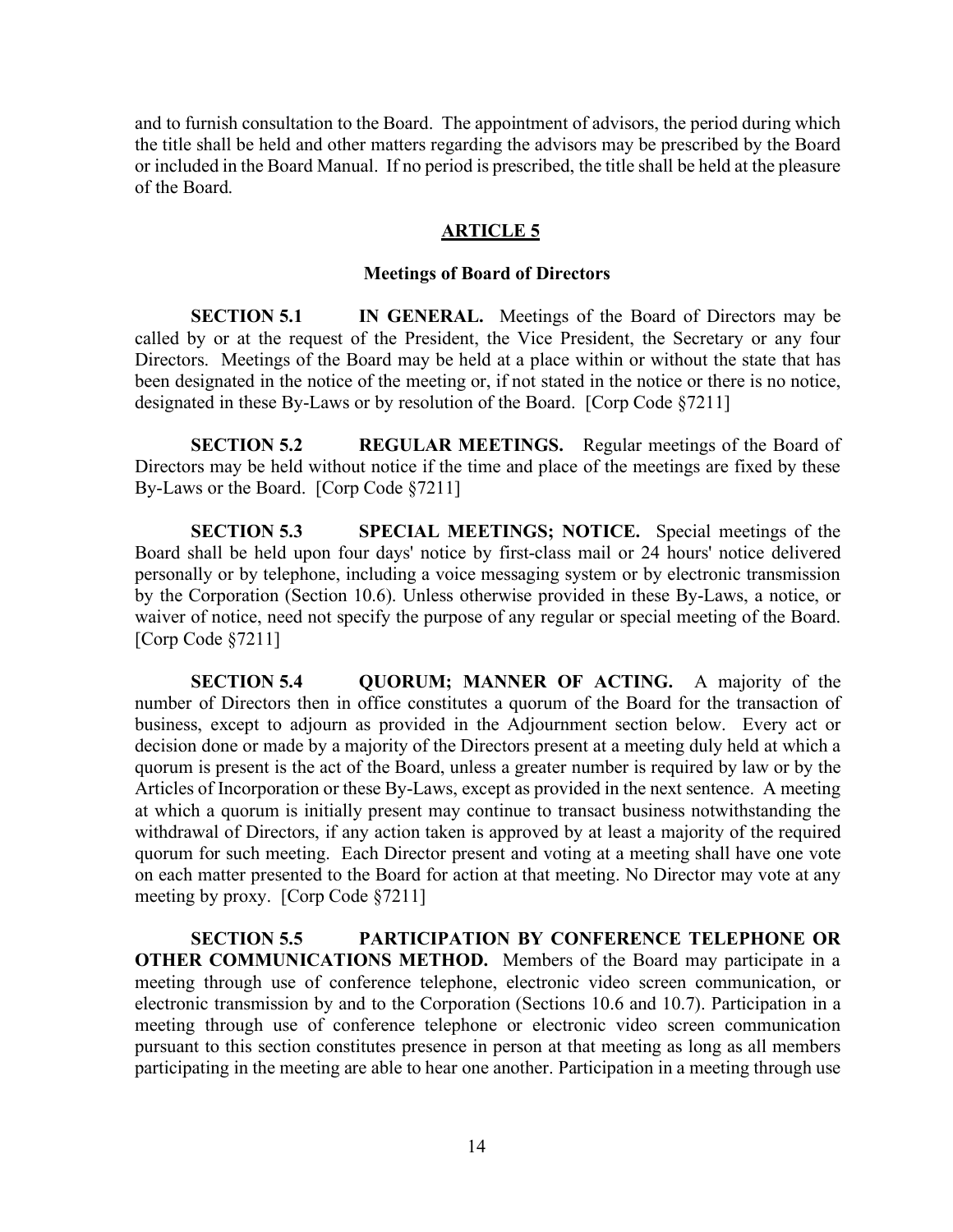of electronic transmission by and to the Corporation, other than conference telephone and electronic video screen communication, pursuant to this section constitutes presence in person at that meeting if both of the following apply: (A) Each member participating in the meeting can communicate with all of the other members concurrently. (B) Each member is provided the means of participating in all matters before the Board, including, without limitation, the capacity to propose, or to interpose an objection to, a specific action to be taken by the Corporation. [Corp Code §7211]

**SECTION 5.6 WAIVER OF NOTICE.** Notice of a meeting need not be given to a Director who signed a waiver of notice or a written consent to holding the meeting or an approval of the minutes thereof, whether before or after the meeting, or who attends the meeting without protesting, prior thereto or at its commencement, the lack of notice to that Director. All waivers, consents and approvals as to a Board meeting shall be filed with the corporate records or made a part of the minutes of the meeting. [Corp Code §7211]

**SECTION 5.7 ADJOURNMENT.** A majority of the Directors present, whether or not a quorum is present, may adjourn any meeting to another time and place. Notice of the time and place of holding an adjourned meeting need not be given to absent Directors if the time and place is fixed at the meeting adjourned, except as provided in the next sentence. If the meeting is adjourned for more than 24 hours, notice of an adjournment to another time or place shall be given prior to the time of the adjourned meeting to the Directors who were not present at the time of the adjournment. [Corp Code §7211]

**SECTION 5.8 ACTION WITHOUT MEETING.** Any action required or permitted to be taken by the Board may be taken without a meeting, if all members of the Board shall individually or collectively consent in writing to that action. The consent or consents shall be filed with the minutes of the proceedings of the Board. The action by written consent shall have the same force and effect as the unanimous vote of the Directors. [Corp Code §7211]

# **ARTICLE 6**

### **Committees**

**SECTION 6.1 CREATION OF AND DELEGATION TO BOARD COMMITTEES.** The Board may, by resolution adopted by a majority of the number of Directors then in office, provided that a quorum is present, create one or more committees, each consisting of two or more Directors, to serve at the pleasure of the Board. The Board may delegate to such Board committees (consisting entirely of Directors) any of the authority of the Board, except with respect to:

(A) Actions which by law would require approval of members (per Corp Code §5034) or of a majority of all members (per Corp Code §5033), regardless of whether the Corporation has members.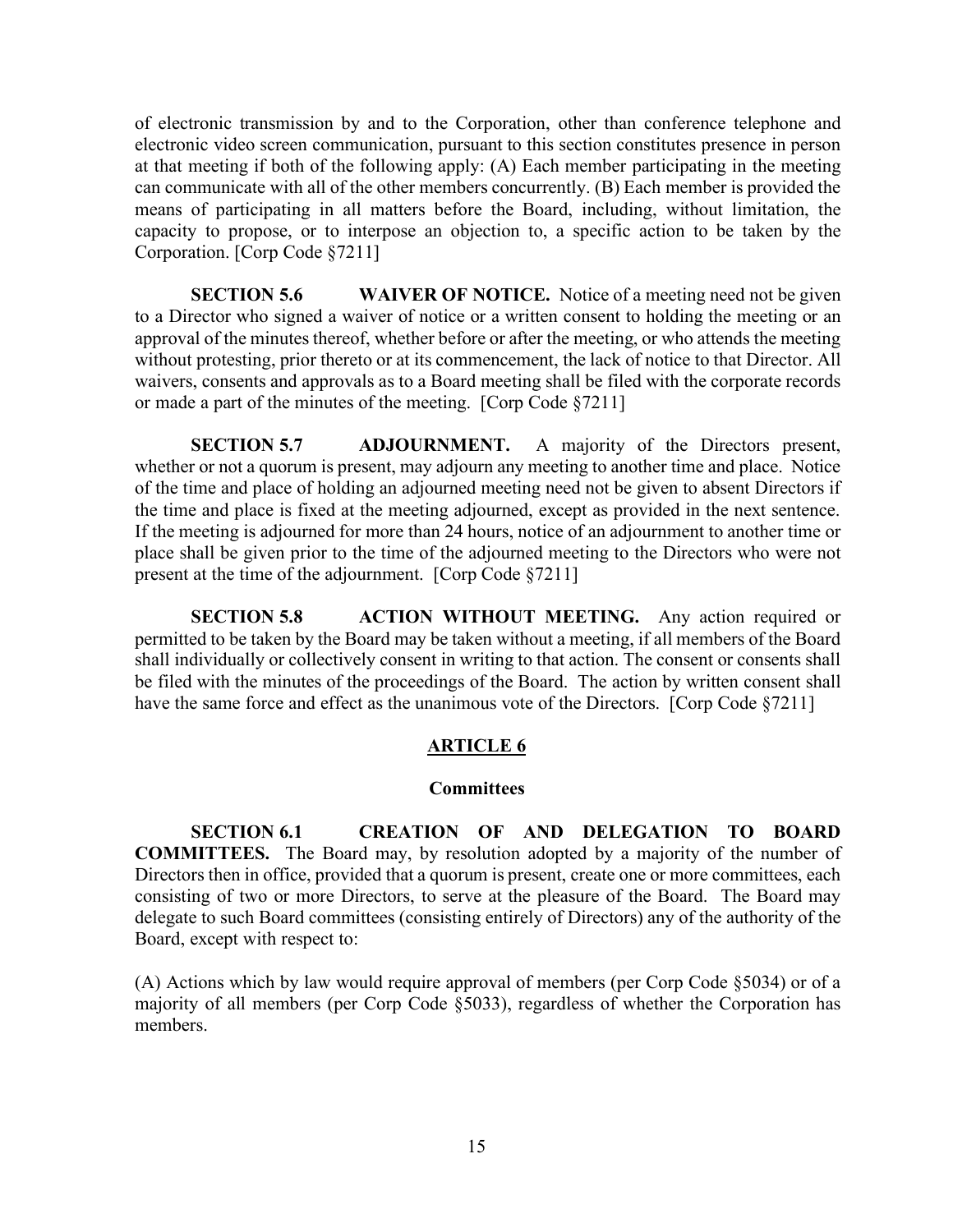(B) The filling of vacancies on the Board or in any committee which has the authority of the Board.

(C) The fixing of compensation of the Directors for serving on the Board or on any committee.

(D) The amendment or repeal of By-Laws or the adoption of new By-Laws.

(E) The amendment or repeal of any resolution of the Board which by its express terms is not so amendable or repealable.

(F) The appointment of committees of the Board or the members thereof.

(G) The expenditure of corporate funds to support a nominee for Director after there are more people nominated for Director than can be elected.

(H) With respect to any assets held in charitable trust, the approval of any self-dealing transaction except as provided in Corp Code § 5233(d)(3). [Corp Code §7212]

**SECTION 6.2 BOARD COMMITTEES.** Any such committee may be designated an Executive Committee or given another name as the Board shall specify. The Board may appoint, in the same manner, one or more Directors as alternate members of any committee, who may replace any absent member at any meeting of the committee. The Board shall have the power to prescribe the manner in which proceedings of any of these committees shall be conducted. In the absence of prescription by the Board, a committee shall have the power to prescribe the manner in which its proceedings shall be conducted. Unless the Board or a committee shall otherwise provide, the regular and special meetings and other actions of any such committee shall be governed by the provisions of these By-Laws applicable to meetings and actions of the Board. Minutes shall be kept of each meeting of each committee. [Corp Code §7212(a), §8320(a)(2)]

**SECTION 6.3 NON-BOARD COMMITTEES.** While a committee exercising the authority of the Board shall not include as members persons who are not Directors, the Board may create other committees that do not exercise the authority of the Board. These other committees may include persons who are not Directors. [Corp Code §7212(b)]

# **ARTICLE 7**

### **Officers**

**SECTION 7.1 OFFICERS.** The elected officers of the Corporation shall be a President, a Vice President, a Secretary and a Treasurer. Only Active Members in good standing shall be eligible to serve as elected officers. The Board of Directors shall also appoint an Executive Director. One person may not hold more than one of the foregoing five offices concurrently. No officer, while an officer, shall hold an AARC elected office, serve as an AARC Delegate or AARC Alternate Delegate or hold chapter office except for Region Past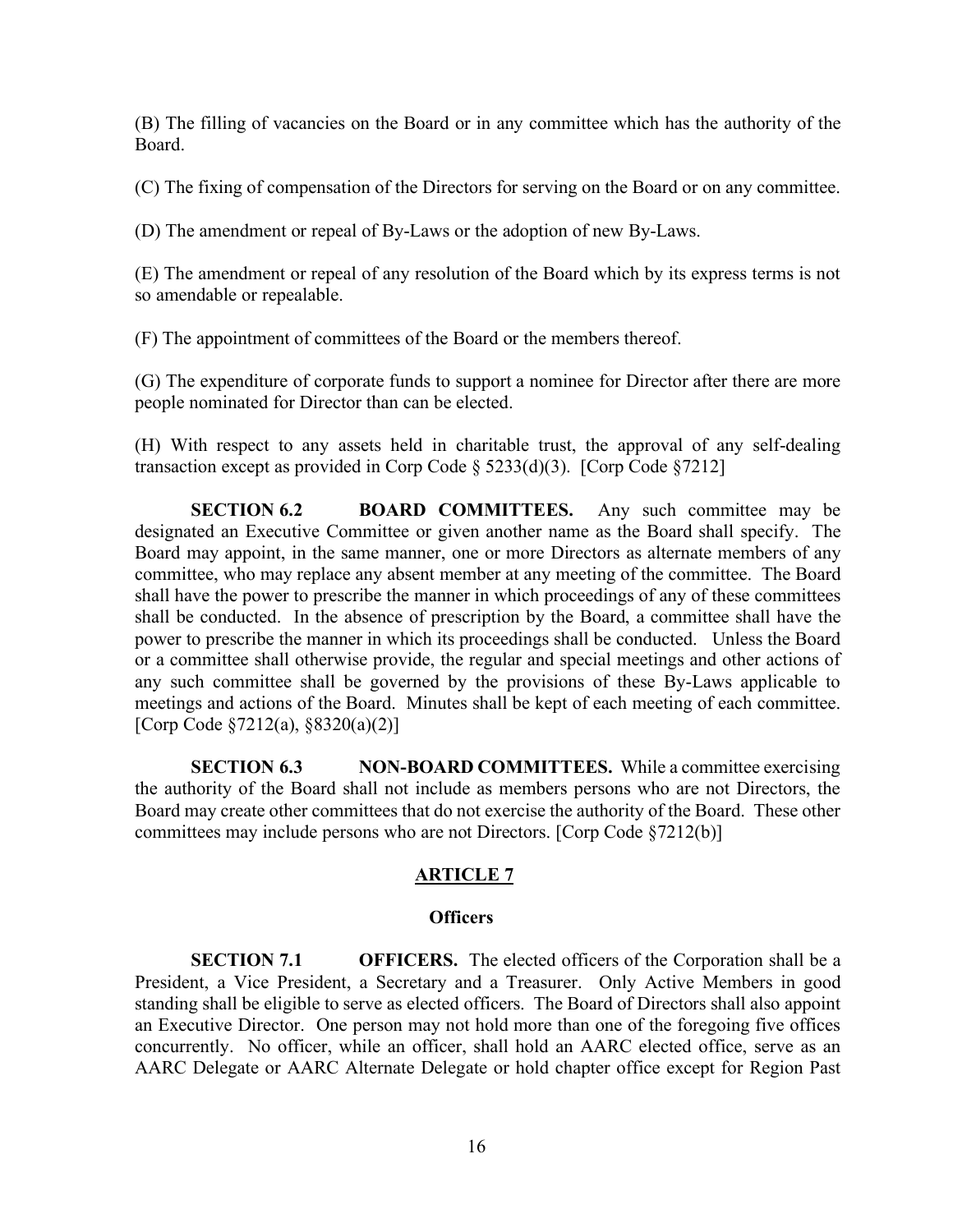President. The Board may also choose other officers, including assistant treasurers and assistant secretaries, if any. Officers whose authority and duties are not prescribed in these By-Laws or in the Board Manual shall have the authority and perform the duties prescribed, from time to time, by the Board of Directors. [Corp Code §7213]

**SECTION 7.2 SELECTION; TERM OF OFFICE; TERM LIMITS.** In accordance with reasonable nomination and election procedures established by the Board of Directors, each year, to the extent that there is a vacancy in such office, a President, a Vice President, a Secretary and a Treasurer shall be elected. Each elected officer shall serve for a term of two (2) years and until his or her successor shall have been elected and qualified. Election or appointment of an officer or agent shall not of itself create contract rights. Elected officers may be elected to and serve no more than two consecutive terms in any given office. The Executive Director shall continue to serve as such as long as such individual is employed by the Corporation. [Corp Code §7213]

**SECTION 7.3 REMOVAL; RESIGNATION.** Any officer or agent may be removed by the Board of Directors or other persons authorized to elect or appoint such officer or agent, but such removal shall be without prejudice to the contract rights, if any, of the person so removed. Any officer may resign at any time upon written notice to the Corporation without prejudice to the rights, if any, of the Corporation under any contract to which the officer is a party. [Corp Code §7213]

**SECTION 7.4 VACANCIES.** Vacancies in any office because of death, resignation, removal, disqualification or any other cause shall be filled in the manner prescribed in these By-Laws for regular election/appointment to the office, provided that vacancies may be filled as they occur and not just on an annual basis.

**SECTION 7.5 PRESIDENT.** The President shall preside at all meetings of the membership and the Board of Directors. In the President's absence, the Vice President shall preside, or if both are absent, the Secretary, then the Treasurer, shall preside. The President may execute all contracts, deeds, certificates, bonds or other obligations authorized by the Board and sign records or certificates required by law or by orders of the Board of Directors. The President shall perform such other duties as may be prescribed by the Board of Directors or as shall be contained in the Corporation Board Manual, if any. [Corp Code §7213]

**SECTION 7.6 VICE PRESIDENT.** The Vice President shall assist the President in the discharge of his or her duties as the President may direct and shall perform such other duties as from time to time may be assigned to him or her by the President or the Board of Directors or as shall be contained in the Corporation Board Manual, if any. The Vice President shall perform the duties of the President in the event of the President's absence or refusal or inability to serve. When so acting, the Vice President shall have all the powers of, and be subject to all the restrictions upon, the President. [Corp Code §7213]

**SECTION 7.7 SECRETARY.** The Secretary shall record (or cause to be recorded) the minutes of the meetings of the members and of the Board of Directors. In the Secretary's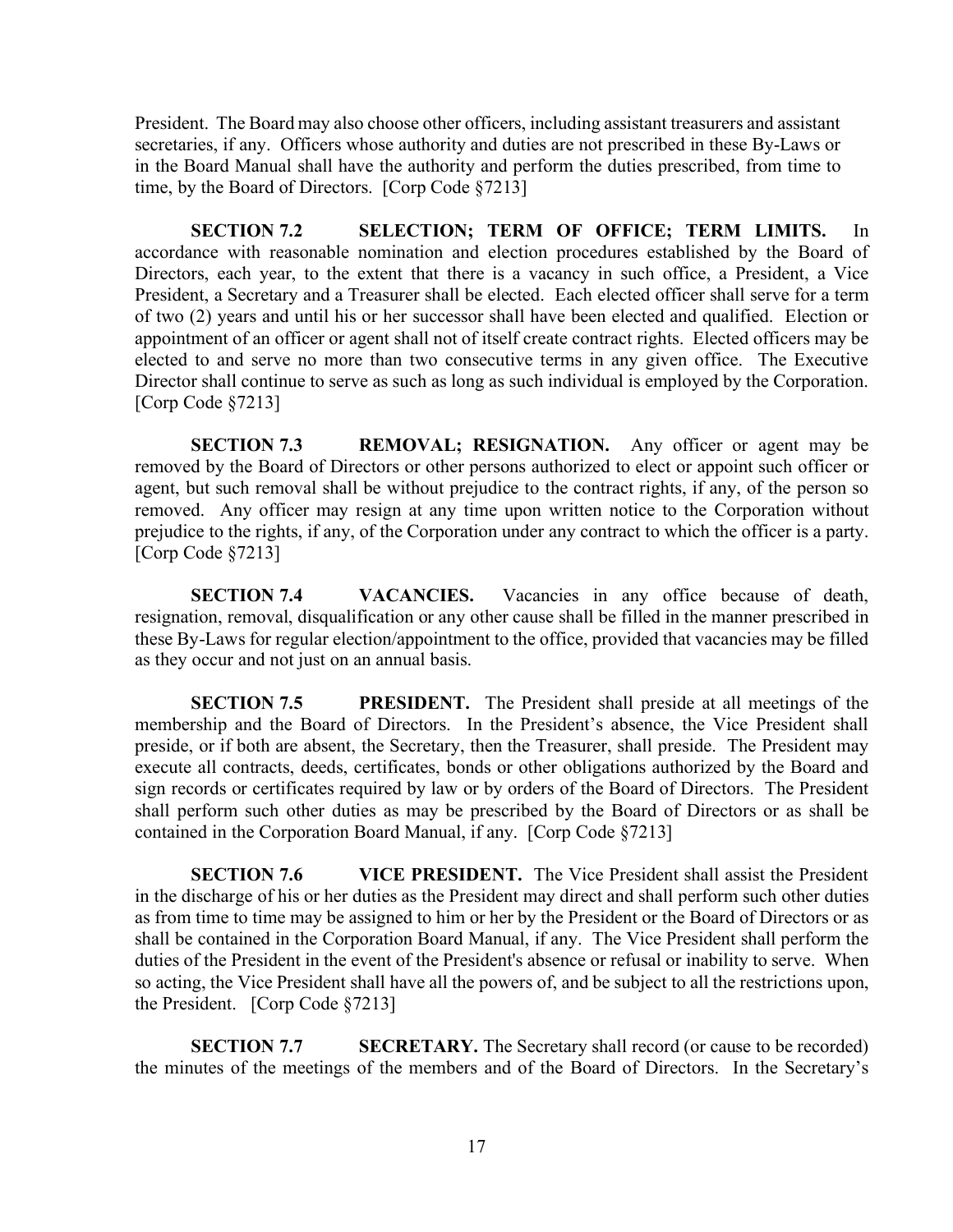absence the President may appoint the assistant secretary or a voting member to temporarily assume the Secretary's duties. The Secretary shall keep, or cause to be kept, at the principal office or other place ordered by the Board, a book of minutes of all proceedings of the members, the Board and its committees and a record of the Corporation's members giving their names and addresses and the class of membership held by each. The Secretary shall keep, or cause to be kept, at the principal office of the Corporation in the State of California the original or a copy of the Corporation's Articles of Incorporation and By-Laws, as amended to date. The Secretary shall give, or cause to be given, notice of all meetings of members, the Board and any committees of the Board required by these By-Laws or by law to be given. The Secretary shall be empowered to certify as true, the original or a copy of the By-Laws or minutes of meetings or resolutions or actions of the Corporation. The Secretary shall perform the duties of the President in the event of the absence or refusal or inability to serve of both the President and the Vice President. When so acting, the Secretary shall have all the powers of, and be subject to all the restrictions upon, the President. The Secretary shall have such other duties as are incident to such office or required by law or as from time to time may be assigned by the President or the Board of Directors or as shall be contained in the Corporation Board Manual, if any. [Corp Code §§ 7160, 7213, 7215, 8320]

**SECTION 7.8 TREASURER.** The Treasurer shall be the chief financial and accounting officer of the Corporation and shall keep and maintain, or cause to be kept and maintained, adequate and correct books and records of account of the Corporation. The books and records of account shall at all times be open to inspection by any Director. The Treasurer shall deposit or cause to be deposited all moneys and other valuables in the name and to the credit of the Corporation with depositaries designated by the Board. The Treasurer shall disburse or cause to be disbursed the funds of the Corporation as ordered by the Board and shall render to the President and the Directors, whenever they reasonably request it, an account of all transactions as Treasurer and of the financial condition of the Corporation. The Treasurer shall perform the duties of the President in the event of the absence or refusal or inability to serve of the President, the Vice President and the Secretary. When so acting, the Treasurer shall have all the powers of, and be subject to all the restrictions upon, the President. The Treasurer shall have such other duties as are incident to such office or required by law or as from time to time may be assigned by the President or the Board of Directors or as shall be contained in the Corporation Board Manual, if any. [Corp Code §§ 7213, 8320]

**SECTION 7.9 EXECUTIVE DIRECTOR.** The Executive Director shall be the general manager and chief executive officer of the Corporation responsible for all management functions. Subject to the direction and control of the Board of Directors, the Executive Director shall be in charge of the business and affairs of the Corporation. The Executive Director shall see that all orders and resolutions of the Board of Directors are carried into effect. The Executive Director may execute all contracts, deeds, certificates, bonds or other obligations authorized by the Board and sign records or certificates required by law or by orders of the Board of Directors. The Executive Director attends Board meetings and facilitates Board functions as part of such Executive Director's duties. Subject to the direction of the Board, the Executive Director shall also serve as assistant treasurer and assistant secretary. Other duties may be assigned to the Executive Director by the Board of Directors by mutual agreement consistent with any contractual relationship between the Executive Director and the Corporation. [Corp Code §7213]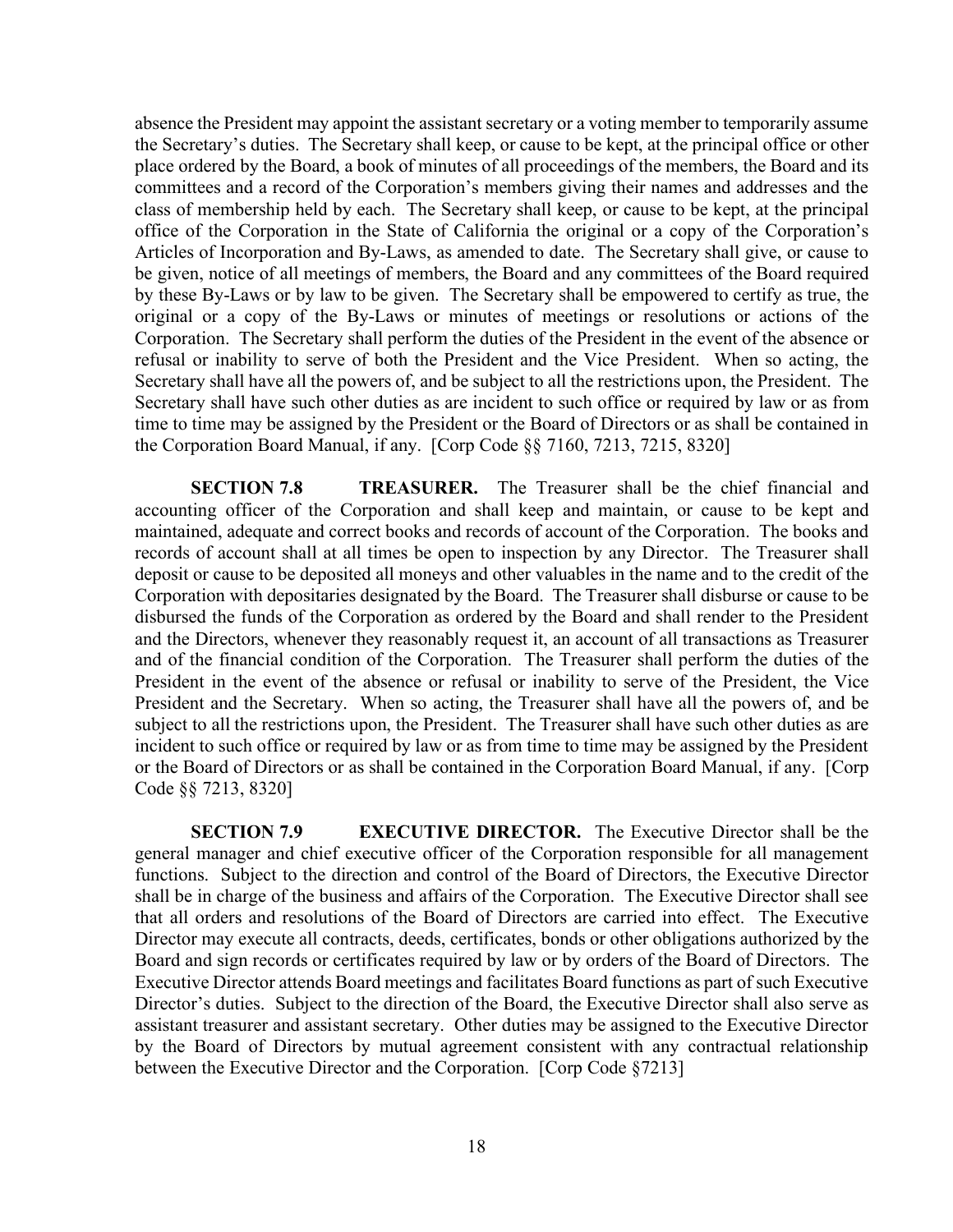**SECTION 7.10 ASSISTANT SECRETARIES AND ASSISTANT TREASURERS.**  The assistant secretaries and assistant treasurers, if any, shall perform such duties as shall be assigned or delegated to them by the Secretary or the Treasurer, respectively, or as shall be assigned by the President or the Board. The assistant secretaries and assistant treasurers may sign with the President, or the Vice President, or any other officer thereunto authorized by the Board, any contracts or other instruments which the Board has authorized to be executed, according to the requirements of the form of the instrument, except when a different mode of execution is expressly prescribed by the Board or these By-Laws.

### **ARTICLE 8**

#### **Delegates to AARC; Regional Organizations; Medical Advisor**

**SECTION 8.1 DELEGATES TO AARC.** The Corporation shall have a Delegate and an Alternate Delegate to the American Association for Respiratory Care (AARC). An Alternate Delegate shall be elected by the voting members of the Corporation every two years, or as needed, as provided in these By-Laws and in the Board Manual. Such individual shall serve a four year term – the first two years as Alternate Delegate and the next two as Delegate. The Delegate shall be the voting representative of the Corporation in the AARC House of Delegates and shall act as a communications portal between the Corporation and AARC. The Alternate Delegate shall act in the absence of the Delegate. The Delegate and the Alternate Delegate shall hold no other office in the Corporation. The Delegate and Alternate Delegate shall be responsible for such other duties, and be subject to such other qualifications and restrictions, as deemed appropriate by the Corporation President and/or as set forth in the Board Manual.

**SECTION 8.2 REGIONAL ORGANIZATIONS.** Each region/regional organization of the Corporation shall be encouraged to expand the membership of the region and to develop educational activities and such other activities as are consistent with the Corporation's Articles of Incorporation and these By-Laws. The Active Members within the geographical limits of each region shall annually elect state and regional officers prior to the Corporation's annual meeting. All regional Presidents must be Active Members of the Corporation. The President of the region shall be the regional representative of the region to the Corporation. Notification of the names and addresses of the regional officers shall be sent to the Executive Office of the Corporation. Each region President shall represent the membership of the region at the state level; submit quarterly regional activity reports to the Corporation Board of Directors; and, at the discretion of the Corporation Board of Directors, attend its meetings. The regions and regional officers shall be responsible for such other duties, and be subject to such other qualifications and restrictions, as may be determined by the Corporation Board of Directors and/or as set forth in the Board Manual.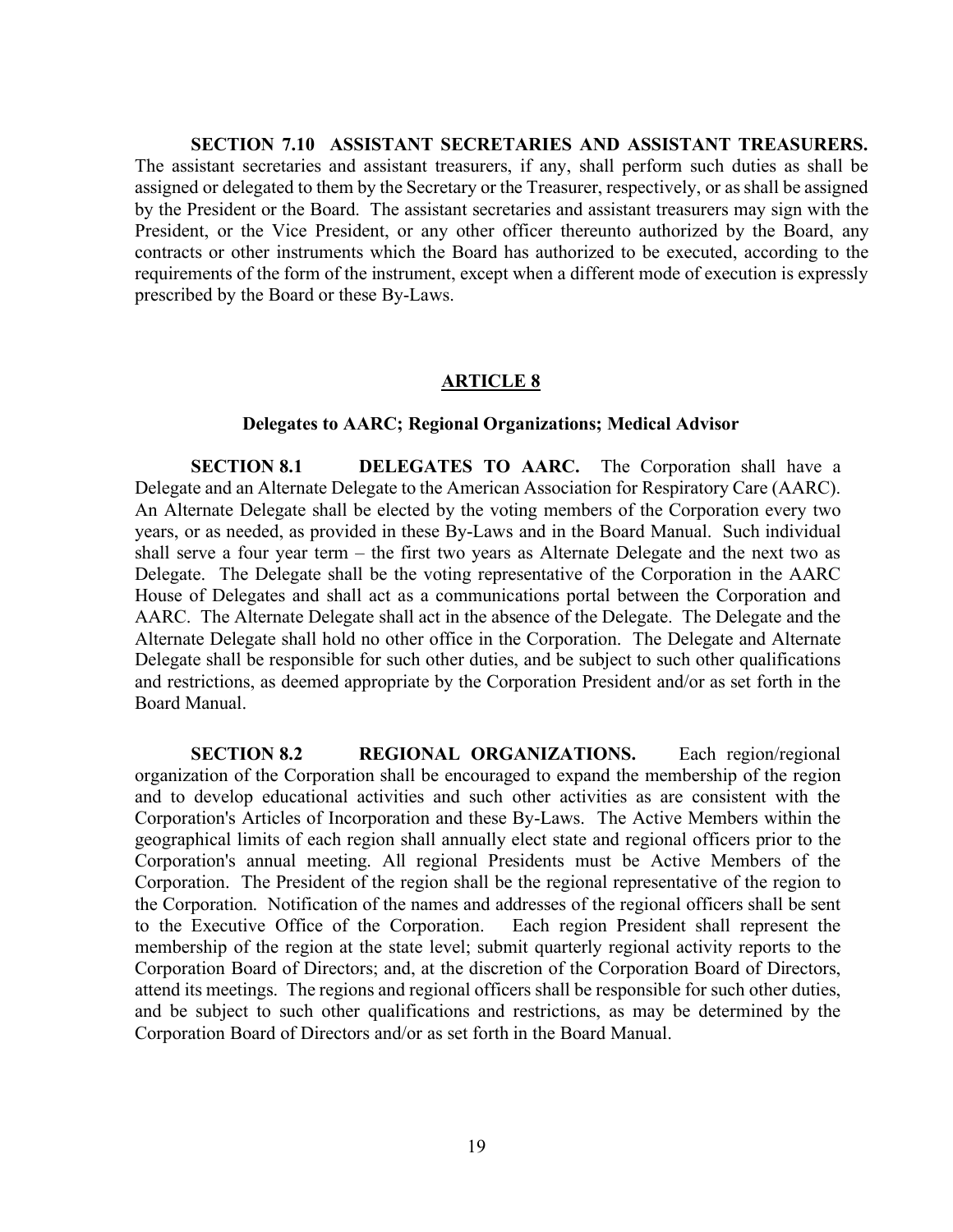**SECTION 8.3 MEDICAL ADVISOR.** The Corporation shall have a Medical Advisor appointed by the Board of Directors. The Corporation Medical Advisor must be a physician licensed in the state of California with a specialty in pulmonary medicine, anesthesiology, or a related area. The Medical Advisor shall be responsible for such duties, and be subject to such other qualifications and restrictions, as may be determined by the Corporation Board of Directors and/or as set forth in the Board Manual.

## **ARTICLE 9**

#### **Indemnification**

**SECTION 9.1 DEFINITIONS.** For the purposes of this Article 9, "agent" means any person who is or was a Director, officer, employee or other agent of the Corporation, or is or was serving at the request of the Corporation as a Director, officer, employee or agent of another foreign or domestic corporation, partnership, joint venture, trust or other enterprise, or was a Director, officer, employee or agent of a foreign or domestic corporation which was a predecessor corporation of the Corporation or of another enterprise at the request of such predecessor corporation; "proceeding" means any threatened, pending or completed action or proceeding, whether civil, criminal, administrative or investigative; and "expenses" includes without limitation attorneys' fees and any expenses of establishing a right to indemnification under Section 9.4 or 9.5(c) of this Article 9. [Corp Code §7237(a)]

**SECTION 9.2 INDEMNIFICATIONS IN ACTIONS BY THIRD PARTIES.** The Corporation shall have power to indemnify any person who was or is a party or is threatened to be made a party to any proceeding (other than an action by or in the right of the Corporation to procure a judgment in its favor, an action brought under Section 5233 of Part 2 (commencing with Section 5110), made applicable pursuant to Section 7238, of the California Corporations Code, or an action brought by the Attorney General or a person granted relator status by the Attorney General for any breach of duty relating to assets held in charitable trust) by reason of the fact that such person is or was an agent of the Corporation, against expenses, judgments, fines, settlements and other amounts actually and reasonably incurred in connection with such proceeding if such person acted in good faith and in a manner such person reasonably believed to be in the best interests of the Corporation and, in the case of a criminal proceeding, had no reasonable cause to believe the conduct of such person was unlawful. The termination of any proceeding by judgment, order, settlement, conviction or upon a plea of nolo contendere or its equivalent shall not, of itself, create a presumption that the person did not act in good faith and in a manner which the person reasonably believed to be in the best interests of the Corporation or that the person had reasonable cause to believe that the person's conduct was unlawful. [Corp Code §7237(b)]

# **SECTION 9.3 INDEMNIFICATION IN ACTIONS BY OR IN THE RIGHT**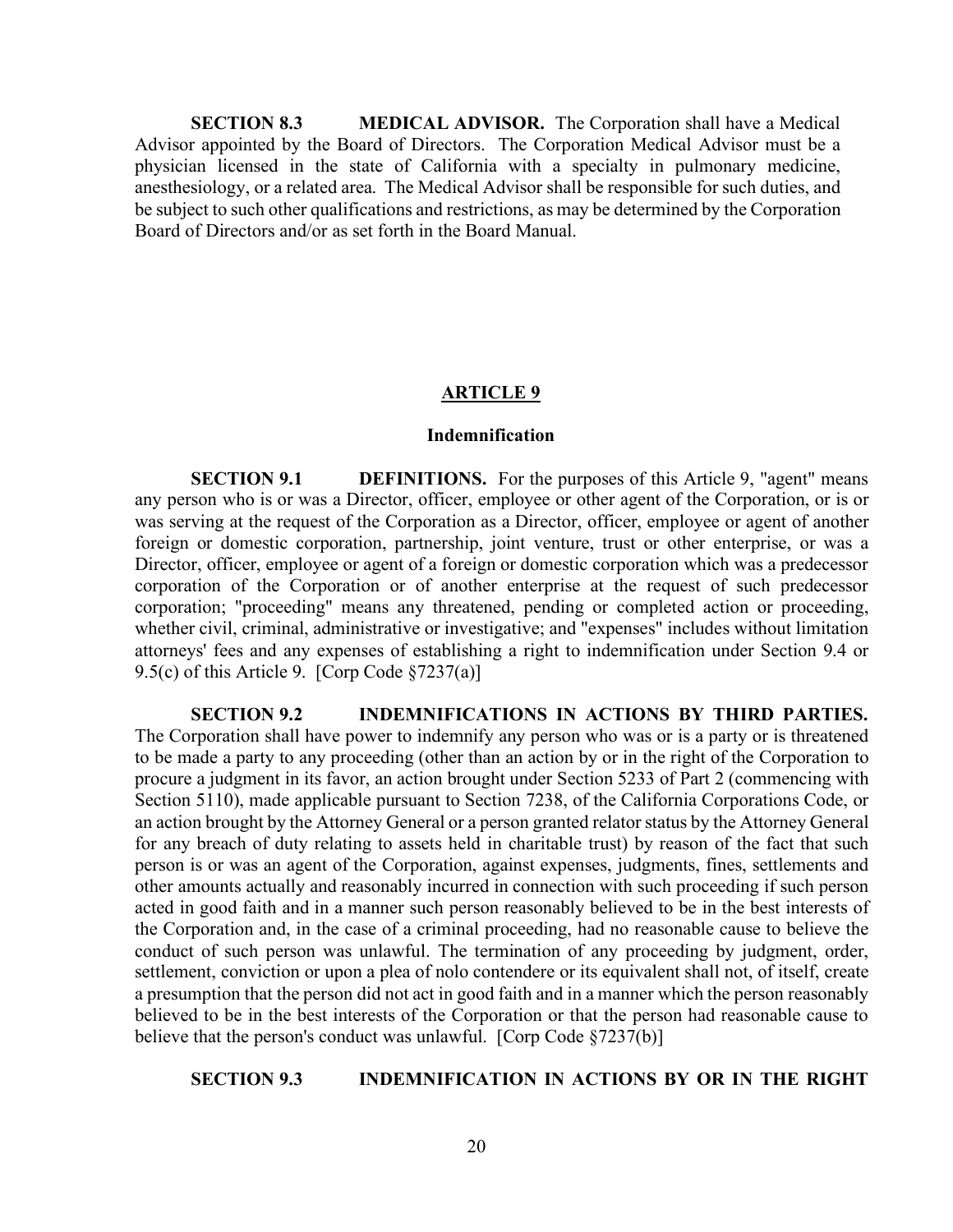**OF THE CORPORATION.** The Corporation shall have power to indemnify any person who was or is a party or is threatened to be made a party to any threatened, pending or completed action by or in the right of the Corporation, or brought under Section 5233 of Part 2 (commencing with Section 5110), made applicable pursuant to Section 7238, of the California Corporations Code, or brought by the Attorney General or a person granted relator status by the Attorney General for breach of duty relating to assets held in charitable trust, to procure a judgment in its favor by reason of the fact that such person is or was an agent of the Corporation, against expenses actually and reasonably incurred by such person in connection with the defense or settlement of such action if such person acted in good faith, in a manner such person believed to be in the best interests of the Corporation and with such care, including reasonable inquiry, as an ordinarily prudent person in a like position would use under similar circumstances. No indemnification shall be made under this Section 9.3:

(a) In respect of any claim, issue or matter as to which such person shall have been adjudged to be liable to the Corporation in the performance of such person's duty to the Corporation, unless and only to the extent that the court in which such proceeding is or was pending shall determine upon application that, in view of all the circumstances of the case, such person is fairly and reasonably entitled to indemnity for the expenses which such court shall determine;

(b) Of amounts paid in settling or otherwise disposing of a threatened or pending action, with or without court approval; or

(c) Of expenses incurred in defending a threatened or pending action which is settled or otherwise disposed of without court approval unless such action concerns assets held in charitable trust and is settled with the approval of the Attorney General. [Corp Code §7237(c)]

**SECTION 9.4 INDEMNIFICATION AGAINST EXPENSES.** To the extent that an agent of the Corporation has been successful on the merits in defense of any proceeding referred to in Sections 9.2 or 9.3 of this Article 9 or in defense of any claim, issue or matter therein, the agent shall be indemnified against expenses actually and reasonably incurred by the agent in connection therewith. [Corp Code §7237(d)]

**SECTION 9.5 REQUIRED DETERMINATIONS.** Except as provided in Section 9.4 of this Article 9, any indemnification under this Article 9 shall be made by the Corporation only if authorized in the specific case, upon a determination that indemnification of the agent is proper in the circumstances because the agent has met the applicable standard of conduct set forth in Section9.2 or 9.3 of this Article 9, by:

(a) A majority vote of a quorum consisting of Directors who are not parties to such proceeding;

(b) Approval of the members (Section 5034 of the California Corporations Code), with the persons to be indemnified not being entitled to vote thereon; or

(c) The court in which such proceeding is or was pending upon application made by the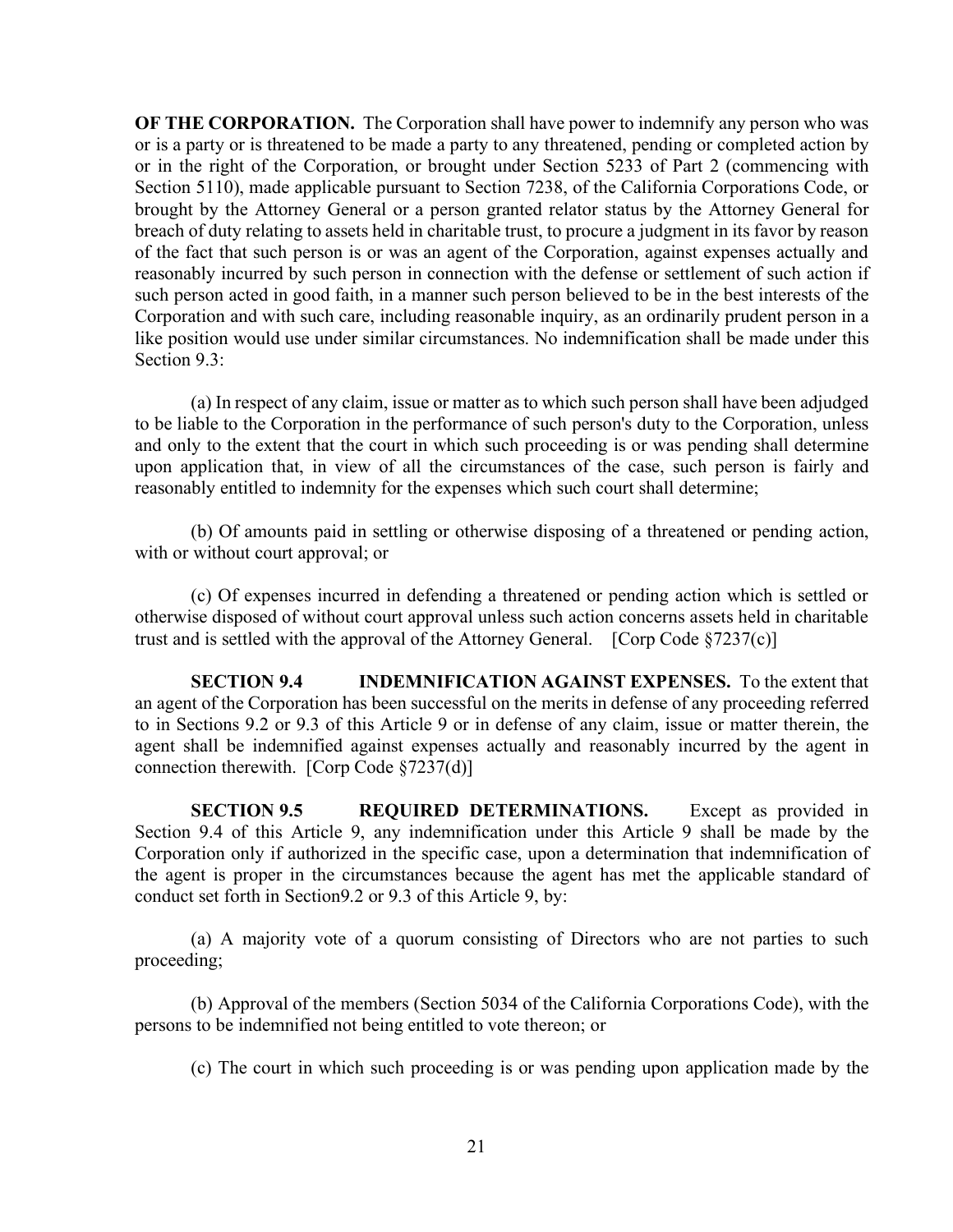Corporation or the agent or the attorney or other person rendering services in connection with the

defense, whether or not such application by the agent, attorney or other person is opposed by the Corporation. [Corp Code §7237(e)]

**SECTION 9.6 ADVANCE OF EXPENSES.** Expenses incurred in defending any proceeding may be advanced by the Corporation prior to the final disposition of such proceeding upon receipt of an undertaking by or on behalf of the agent to repay such amount unless it shall be determined ultimately that the agent is entitled to be indemnified as authorized in Article 9. [Corp Code §7237(f)]

**SECTION 9.7 OTHER INDEMNIFICATION.** No provision made by the Corporation to indemnify its or its subsidiary's Directors or officers for the defense of any proceeding, whether contained in the articles, By-Laws, a resolution of members or Directors, an agreement or otherwise, shall be valid unless consistent with this Article 9. Nothing contained in this Article 9 shall affect any right to indemnification to which persons other than such Directors and officers may be entitled by contract or otherwise. [Corp Code  $\S7237(g)$ ]

**SECTION 9.8 FORMS OF INDEMNIFICATION NOT PERMITTED.** No indemnification or advance shall be made under this Article 9, except as provided in Section 9.4 or 9.5(c), in any circumstance where it appears:

(a) That it would be inconsistent with a provision of the articles, By-Laws, a resolution of the members or an agreement in effect at the time of the accrual of the alleged cause of action asserted in the proceeding in which the expenses were incurred or other amounts were paid, which prohibits or otherwise limits indemnification; or

(b) That it would be inconsistent with any condition expressly imposed by a court in approving a settlement. [Corp Code §7237(h)]

**SECTION 9.9 INSURANCE.** The Corporation shall have power to purchase and maintain insurance on behalf of any agent of the Corporation against any liability asserted against or incurred by the agent in such capacity or arising out of the agent's status as such whether or not the Corporation would have the power to indemnify the agent against such liability under the provisions of this Article 9. [Corp Code §7237(i)]

**SECTION 9.10 NONAPPLICABILITY TO FIDUCIARIES OF EMPLOYEE BENEFIT PLANS.** This Article 9 does not apply to any proceeding against any trustee, investment manager or other fiduciary of an employee benefit plan in such person's capacity as such, even though such person may also be an agent as defined in Section 9.1 of this Article 9. The Corporation shall have power to indemnify such trustee, investment manager or other fiduciary to the extent permitted by Section 207(f) of the California General Corporation Law. [Corp Code §7237(j)]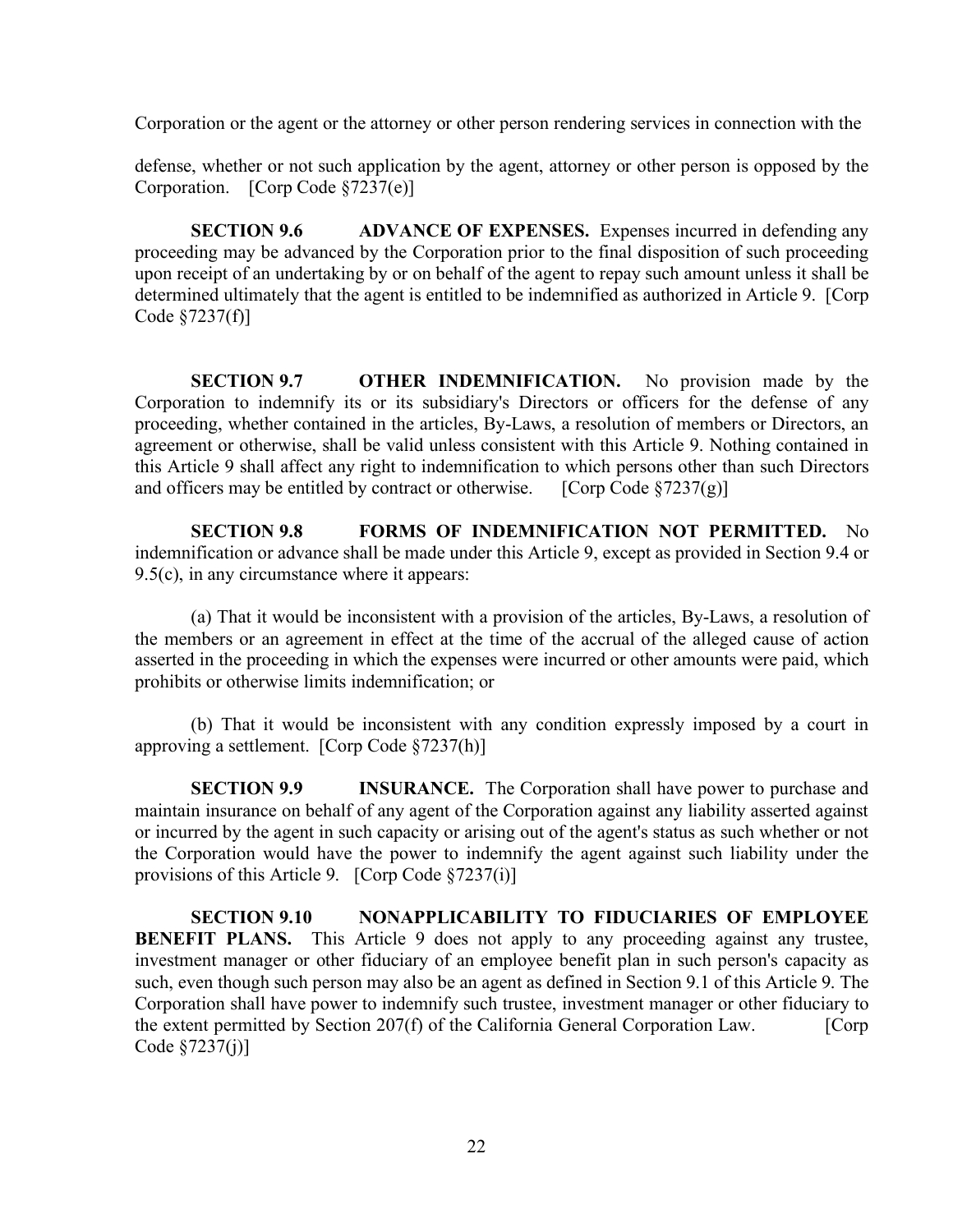### **ARTICLE 10**

#### **General; Definitions; Amendments**

**SECTION 10.1 BOOKS AND RECORDS; MINUTES.** The Corporation shall keep: (a) Adequate and correct books and records of account; (b) Minutes of the proceedings of its members, Board and committees of the Board; and (c) A record of its members giving their names and addresses and the class of membership held by each. Those minutes and other books and records shall be kept either in written form or in any other form capable of being converted into clearly legible tangible form or in any combination of the foregoing. [Corp Code §8320]

**SECTION 10.2 CONTENTS OF BY-LAWS.** The By-Laws may contain any provisions for the regulation and management of the affairs of the Corporation not inconsistent with law or the Articles of Incorporation. The Board of Directors may also adopt a Corporation Board of Directors Policies and Procedures Manual ("Corporation Board Manual" or "Board Manual"), which may contain a number of provisions governing the operations of the Corporation not appropriate for placement in these By-Laws. [Corp Code §§7150-7153]

**SECTION 10.3 PARLIAMENTARY AUTHORITY.** The rules and related information contained in the current edition of Robert's Rules of Order Newly Revised shall govern the order of business and parliamentary procedure for all meetings of the Corporation in all cases to which such rules and information are applicable and in which they are not inconsistent with the California Corporations Code, these By-Laws or the Corporation Board Manual, if any; provided, such rules and information shall not be deemed to add to or supply substantive regulations to these By-Laws.

**SECTION 10.4 FISCAL YEAR.** The fiscal year of the Corporation shall be from September 1 through August 31, or as designated by the Board and/or as set forth in the Board Manual.

**SECTION** 10.5 "WRITTEN" OR "IN WRITING". "Written" or "in writing" includes facsimile, telegraphic, and other electronic communication as authorized by the California Corporations Code, including an electronic transmission by the Corporation that satisfies the requirements of Section 10.6. [Corp Code §5079]

**SECTION 10.6 ELECTRONIC TRANSMISSION BY THE CORPORATION.** "Electronic transmission by the Corporation" means a communication (a) delivered by (1) facsimile telecommunication or electronic mail when directed to the facsimile number or electronic mail address, respectively, for that recipient on record with the Corporation, (2) posting on an electronic message board or network which the Corporation has designated for those communications, together with a separate notice to the recipient of the posting, which transmission shall be validly delivered upon the later of the posting or delivery of the separate notice thereof, or (3) other means of electronic communication, (b) to a recipient who has provided an unrevoked consent to the use of those means of transmission for communications under or pursuant to the California Corporations Code, and (c) that creates a record that is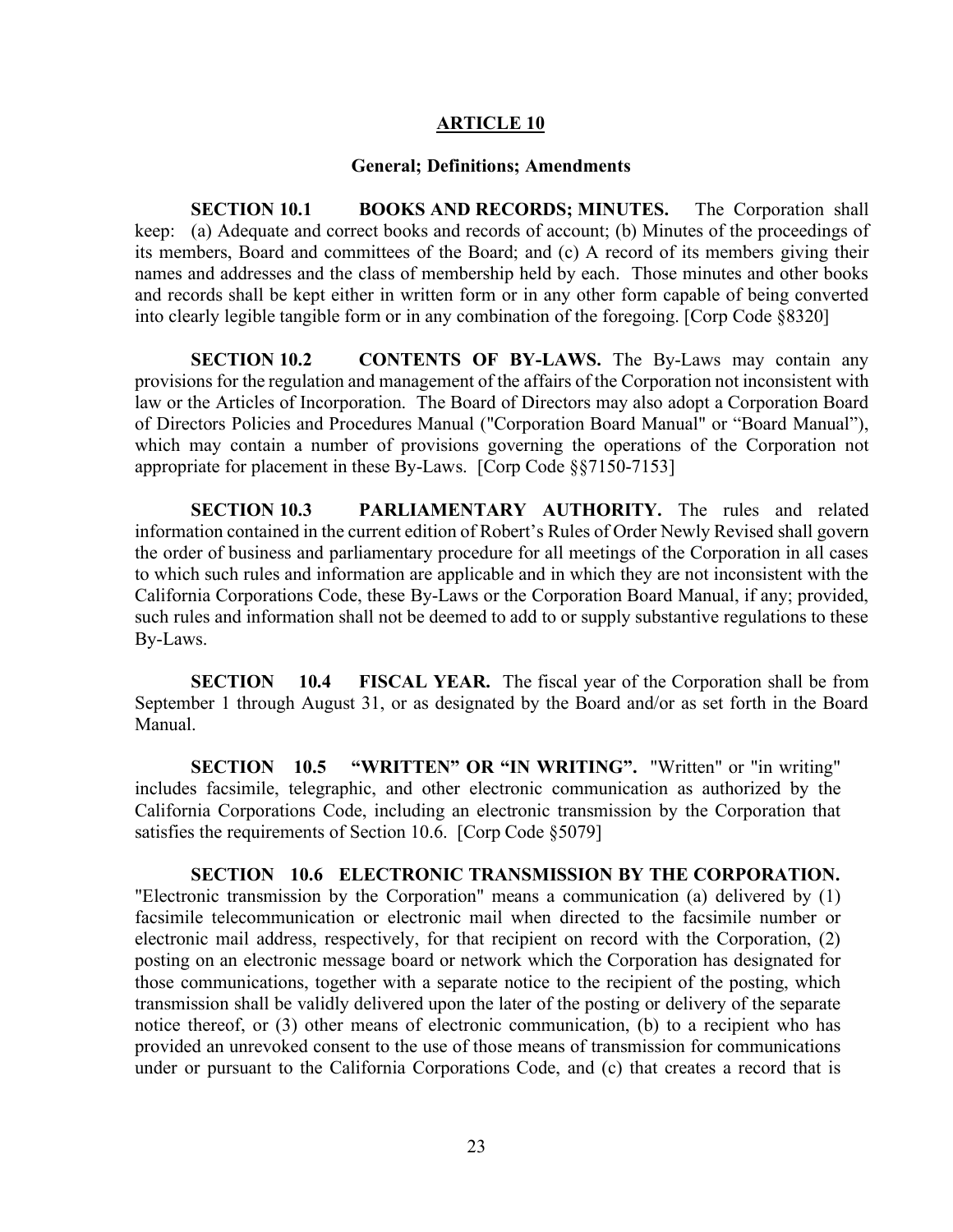capable of retention, retrieval, and review, and that may thereafter be rendered into clearly legible tangible form. However, an electronic transmission under the California Corporations Code by the Corporation to an individual member of the Corporation who is a natural person, and if an officer or director of the Corporation, only if communicated to the recipient in that person's capacity as a member, is not authorized unless, in addition to satisfying the requirements of this section, the consent to the transmission has been preceded by or includes a clear written statement to the recipient as to (a) any right of the recipient to have the record provided or made available on paper or in nonelectronic form, (b) whether the consent applies only to that transmission, to specified categories of communications, or to all communications from the Corporation, and (c) the procedures the recipient must use to withdraw consent. [Corp Code §20]

**SECTION 10.7 ELECTRONIC TRANSMISSION TO THE CORPORATION. "**Electronic transmission to the Corporation" means a communication (a) delivered by (1) facsimile telecommunication or electronic mail when directed to the facsimile number or electronic mail address, respectively, which the Corporation has provided from time to time to members and directors for sending communications to the Corporation, (2) posting on an electronic message board or network which the Corporation has designated for those communications, and which transmission shall be validly delivered upon the posting, or (3) other means of electronic communication, (b) as to which the Corporation has placed in effect reasonable measures to verify that the sender is the member (in person or by proxy) or director purporting to send the transmission, and (c) that creates a record that is capable of retention, retrieval, and review, and that may thereafter be rendered into clearly legible tangible form. [Corp Code §21]

**SECTION 10.8 DISSOLUTION.** Upon the winding up and dissolution of the Corporation, after paying or adequately providing for the debts and obligations of the Corporation, the remaining assets shall be distributed to a nonprofit fund, foundation or corporation, which is organized and operated exclusively for charitable, religious and/or scientific purposes and which has established its tax-exempt status under Section 501(c)(3) of the Internal Revenue Code of 1986 (or the corresponding provision of any future United States internal revenue law) and otherwise as provided by California law. [Corp Code §§7236, 8614 and 8713-8719]

**SECTION 10.9 AMENDMENTS.** (a) Subject to the members' rights under (b) and (c) below, By-Laws may be adopted, amended or repealed by the Board unless the action would: (1) Materially and adversely affect the rights of members as to voting, dissolution, redemption, or transfer;

(2) Increase or decrease the number of members authorized in total or for any class;

(3) Effect an exchange, reclassification or cancellation of all or part of the memberships; or

(4) Authorize a new class of membership. [Corp Code §7150(a)]

(b) Once members have been admitted to the Corporation, the Board may not, without the members' approval, specify or change any By-Law that would: (1) Fix or change the authorized number of directors;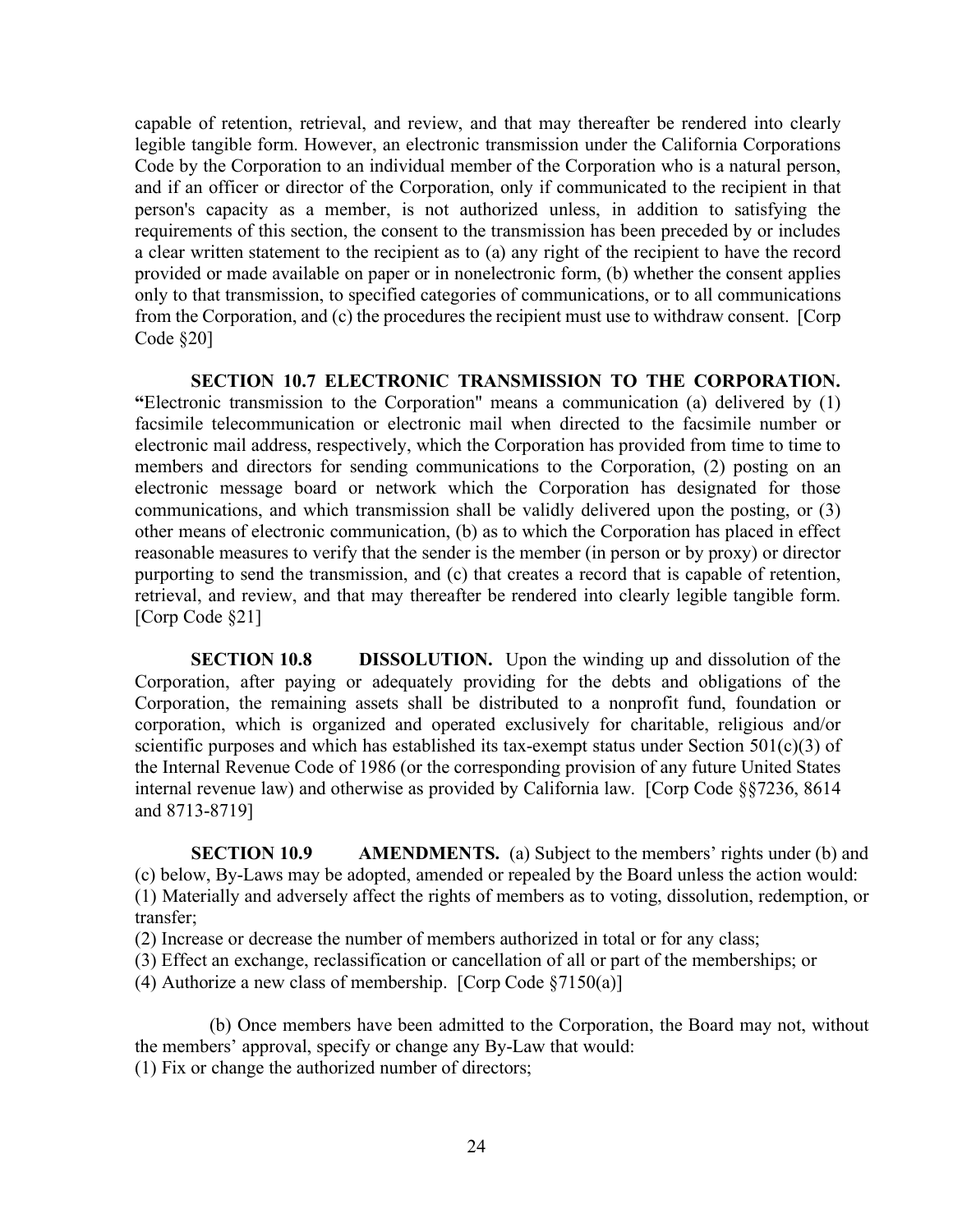(2) Fix or change the minimum or maximum number of directors, or

(3) Change from a fixed number of directors to a variable number of directors or vice versa. [Corp Code §7151(b)]

(c) Without the approval of the members, the Board may not adopt, amend, or repeal any By-Law that would:

(1) Increase or extend the terms of directors;

(2) Allow any director to hold office by designation or selection rather than by election by the members;

(3) Increase the quorum for members' meetings;

(4) Repeal, restrict, create, expand, or otherwise change proxy rights; or

(5) Authorize cumulative voting. [Corp Code §§ 7220(a) and (d), 7512(a), 7613(f), 7615(a)]

### **ARTICLE 11**

#### **Emergency Provisions**

**SECTION 11.1 GENERAL.** (a) The provisions of this Article shall be effective only in an emergency as defined herein or, as specifically provided, in anticipation of an emergency. For purposes of this Article, "emergency" means any of the following events or circumstances as a result of which, and only so long as, a quorum of the Corporation's Board of Directors cannot be readily convened for action:

(i) A natural catastrophe, including, but not limited to, a hurricane, tornado, storm, high water, wind-driven water, tidal wave, tsunami, earthquake, volcanic eruption, landslide, mudslide, snowstorm, or drought, or, regardless of cause, any fire, flood, or explosion.

(ii) An attack on this state or nation by an enemy of the United States of America, or upon receipt by this state of a warning from the federal government indicating that an enemy attack is probable or imminent.

(iii) An act of terrorism or other manmade disaster that results in extraordinary levels of casualties or damage or disruption severely affecting the infrastructure, environment, economy, government functions, or population, including, but not limited to, mass evacuations.

(iv) A state of emergency proclaimed by the Governor or by the President of the United States.

(b) All of the non-emergency By-Laws provisions consistent with the emergency By-Laws provisions shall remain effective during the emergency, and the emergency By-Laws provisions shall not be effective after the emergency ends.

(c) In anticipation of or during an emergency, the Board may not take any action that requires the vote of the members or is not in the Corporation's ordinary course of business, unless the required vote of the members was obtained prior to the emergency.

(d) Any actions taken in good faith in anticipation of or during an emergency in accordance with law or the emergency By-Laws provisions bind the Corporation and may not